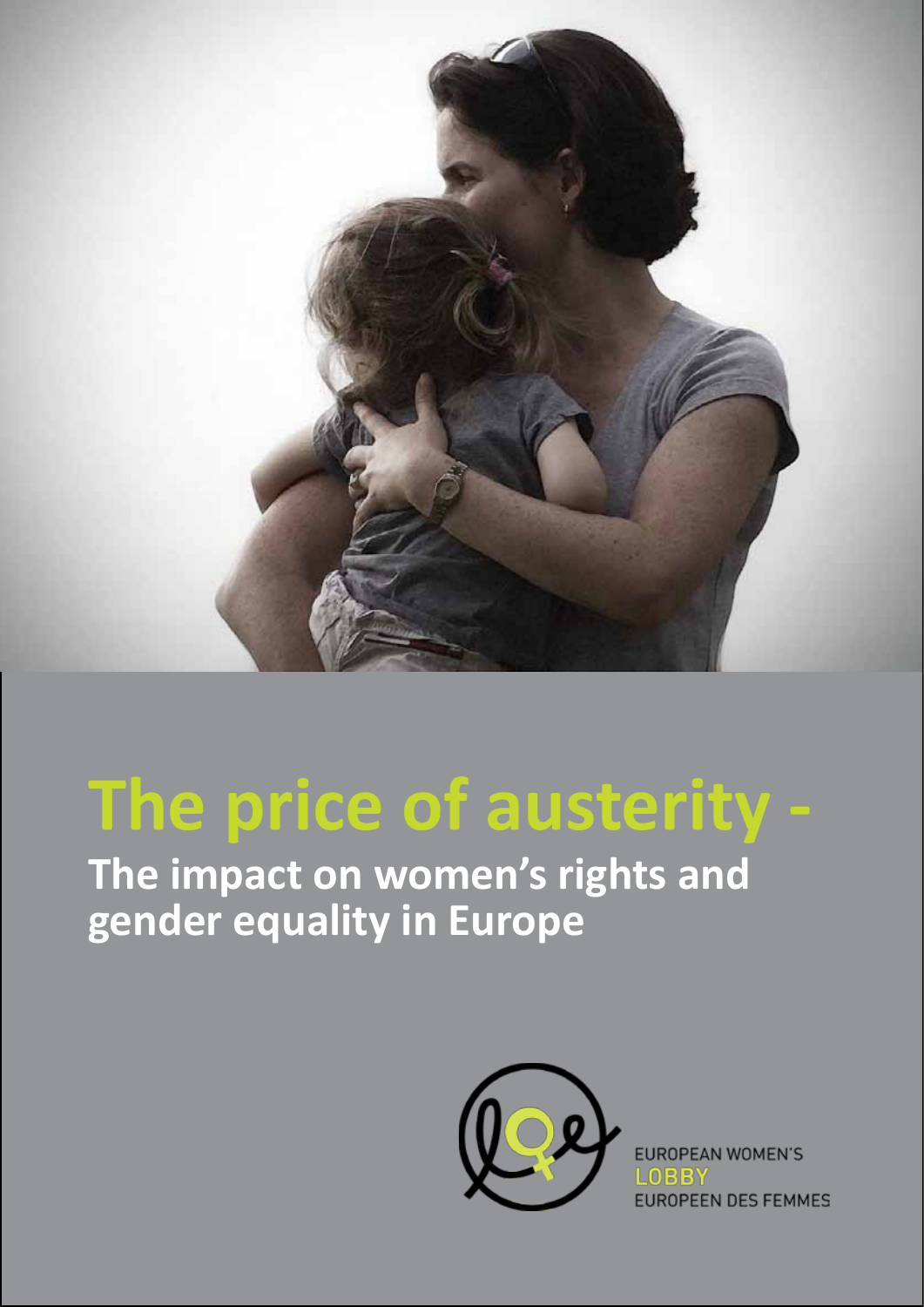**©** Creative Commons, European Women's Lobby October 2012

EWL Secretary General: Cécile Gréboval

Coordination: Mary Collins

Research and text: Anna Elomäki

Graphic design and layout: Leanda E. Barrington-Leach

Special thanks for the invaluable contributions for the EWL national co-ordinations in Belgium, Czech Republic, Denmark, Estonia, Finland, France, Greece, Ireland, Former Yugoslav Republic of Macedonia, Portugal, Romania, the UK, and Turkey

The EWL benefits from the financial support of the European Community Programme for Employment and Social Solidarity, Progress (2007-2013). The information contained in this publication does not necessarily reflect the position or opinion of the European Commission.

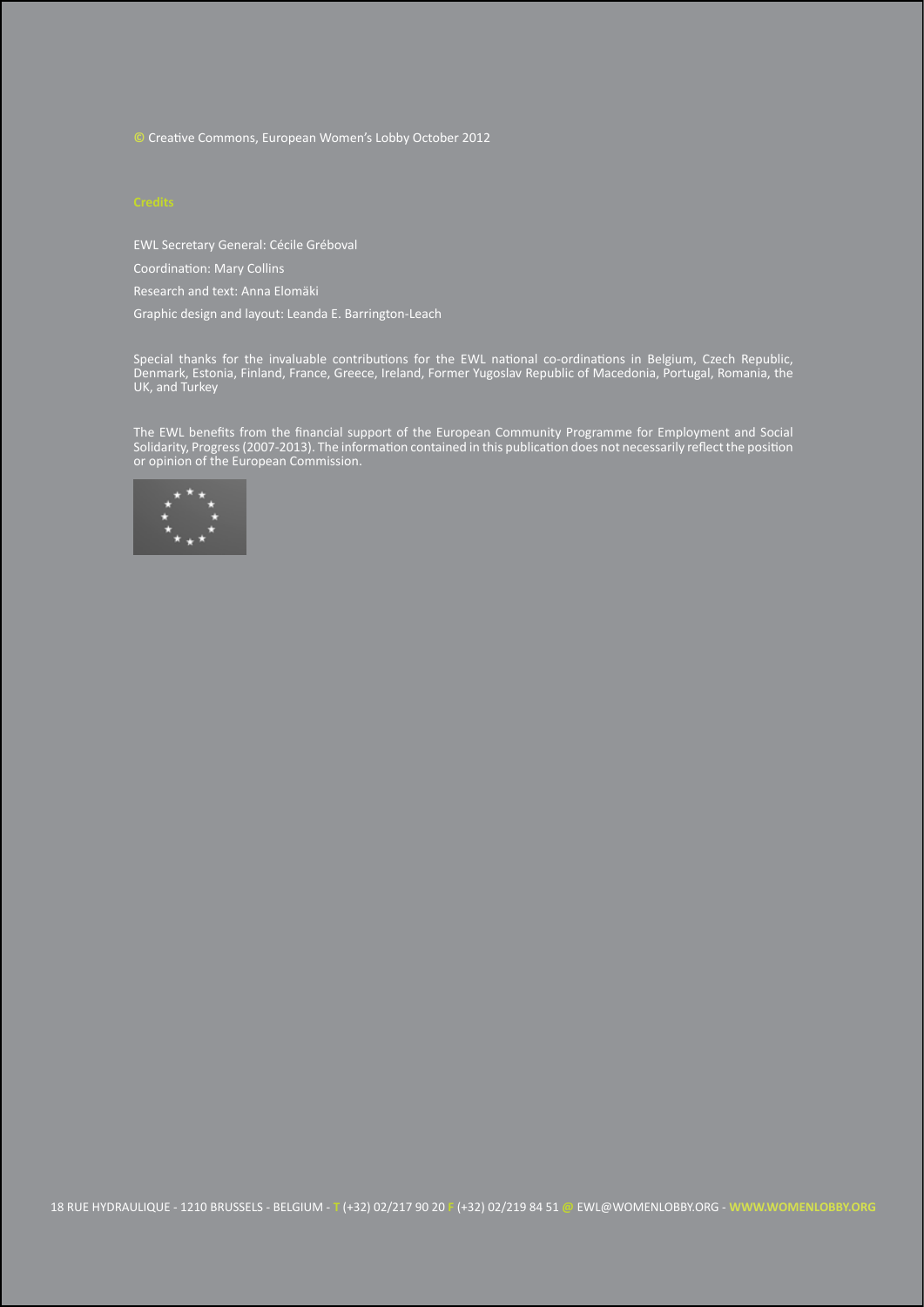# **Contents**

| Introduction3                                                             |
|---------------------------------------------------------------------------|
| Chapter I: Women's work and wages - Not a "he-cession" after all4         |
|                                                                           |
| Employment4                                                               |
| Unemployment4                                                             |
|                                                                           |
|                                                                           |
|                                                                           |
| 3. Conclusion: What is at stake for women's rights and gender equality?7  |
| Chapter II: Cutbacks in public services and benefits 8                    |
|                                                                           |
| Cutbacks in care services and reprivatisation of care8                    |
| Changes in statutoy leaves and care-related benefits9                     |
|                                                                           |
| 2. Cuts in services and welfare benefits hit the least well off10         |
| Health and education10                                                    |
|                                                                           |
| Taxation11                                                                |
| Cumulative effects11                                                      |
| 3. Conclusion: What is at stake for women's rights and gender equality?12 |
| Chapter III: Reduced funding for women's rights13                         |
| 1. Disintegrating gender equality institutions13                          |
| 2. Struggling women's organisations14                                     |
| 3. Conclusion: What is at stake for women's rights and gender equality14  |
| Recommendations15                                                         |

### **Country abbreviations used in the publication:**

ı

CZ (Czech Republic), DE (Germany), DK (Denmark), EE (Estonia ), ES (Spain), FI (Finland), FYROM (Former Yugoslav Republic of Macedonia), GR (Greece),, HU (Hungary) IE (Ireland) IT (Italy), LV (Latvia), LT (Lithuania), NL (Netherlands), PT (Portugal) RO (Romania), SK (Slovakia) SI (Slovenia),, TK (Turkey), UK (United Kingdom),

1

J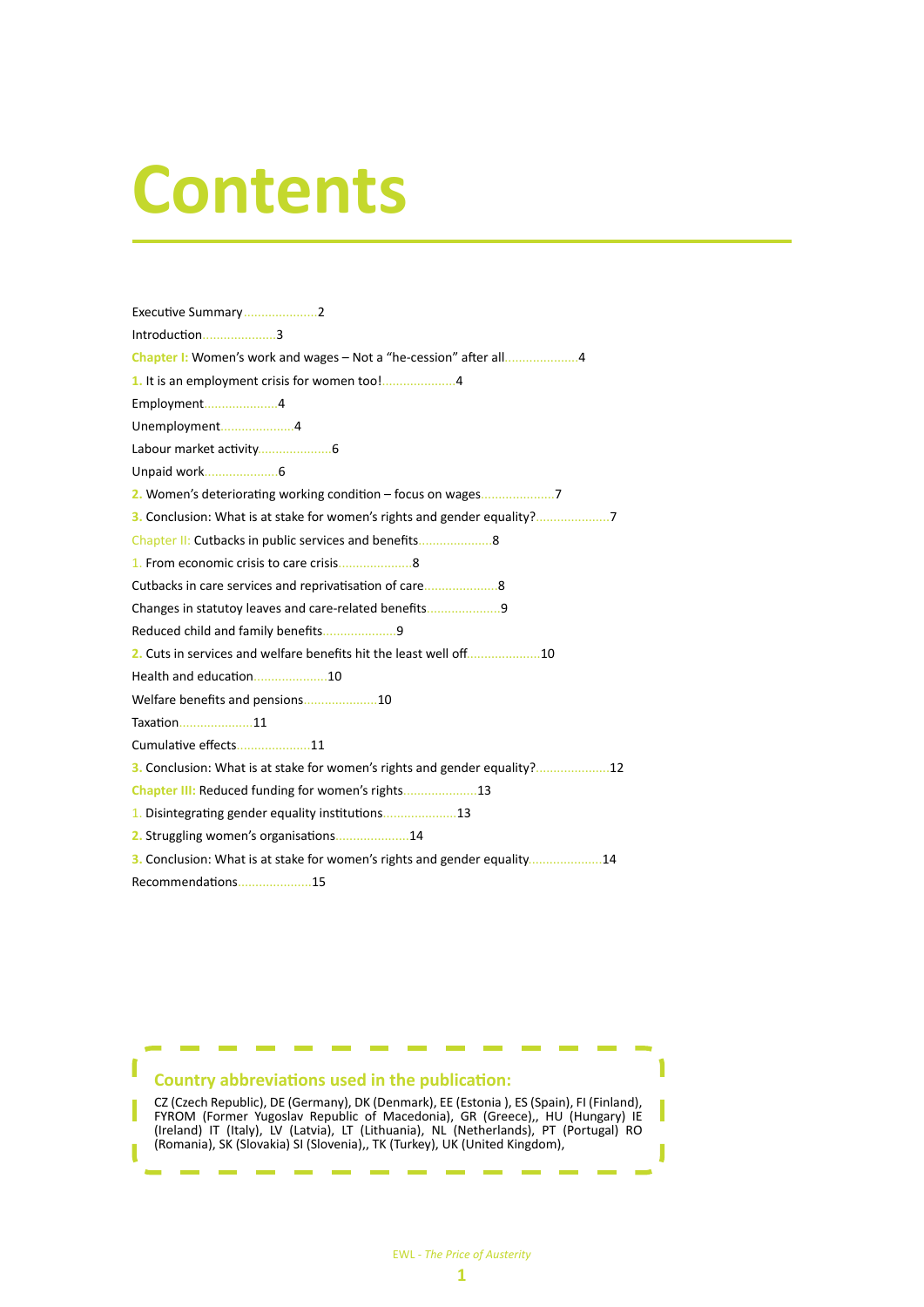# **Executive summar**

This European Women's Lobby (EWL) report considers the evidence on the impact of austerity measures on women's rights and gender equality in Europe. Based on data from EWL member organisations in 13 countries and recent research from a range of sources, it reveals that austerity policies in Europe undermine women's rights, perpetuate existing gender inequalities and create new ones, and hamper the prospects of sustainable and equal economic progress in Europe. The recent cuts in public spending in European Union (EU) Member States, sanctioned by the European Commission, have the most impact on those who have little voice in economic decision-making: women, children, and the elderly.

#### **Key findings on the impact of austerity on women's work and wages**

- The narrowing differences in women and men's employment rates and patterns are not signs of increasing gender equality. They do not reflect improvements for women, but rather the deteriorating employment situation of both women and men.
- The crisis has undermined years of progress towards women's integration in the labour market. The EU's efforts to increase women's employment rate have been undermined in 22 EU Member States. The female employment rate has dropped below or close to the level of 2005 in 12 Member States (GR, ES, RO, SK, IE, DK, SI, LV, LT, EE).
- The crisis is not a "he-cession." Cuts in public sector jobs have had a drastic effect on women's employment as women constitute on average 69.2% of public sector workers in the EU. Since 2010 women have been equally affected by unemployment than men.
- Public sector lay-offs push women towards precarious employment with limited income security, work-life balance options and pension benefits and worsen the overall quality of women's working conditions. Wage cuts in the public sector threaten to turn back modest progress in closing the gender pay gap.

#### **Key findings on the gendered impact of cutbacks in services and benefits**

- Cutbacks in public care and health services lead to the reprivatisation of care and a return to traditional gender roles. Limited availability of childcare (GR, PT, CZ, IT), growing childcare fees (NL, UK), reduced services for the elderly and the disabled (NL, IE), and closed hospitals (GR, PT, RO) transfer the responsibility for care from the society to households, i.e. mostly women. At the same time, governments save on measures that encourage the equal division of care between women and men, such as paid paternity leave (EE, ES, DE).
- Savings on maternity and parental leave benefits (DE, RO, FYROM, PT), child benefits (IE, DK, FI, UK) and other care and family related benefits (CZ, IE, PT, EE) have permanently reduced the income of all women with care responsibilities.
- Cutbacks in services and benefits have compromised women's economic independence, as benefits often constitute an important source of their income and as they use public services more than men. Lone mothers and female single pensioners face the biggest cumulative losses.

#### **Key findings on the reduced funding for women's rights and gender equality**

- Public gender equality institutions are being destroyed on the pretext of austerity. Gender equality institutions/ bodies have been abolished (ES, RO), merged with other institutions (TK, DK, IE, CZ), or had their funding cut in a drastic manner (UK, GR).<sup>1</sup> The erosion of gender equality machinery is an infringement of EU and international commitments to women's rights and gender equality.
- Women's organisations from advocacy groups to service providers are struggling for survival or being shut down. Government core funding for NGOs has been cut or even removed (IE) and public authorities and private donors have reduced project funding for gender issues (PT, CZ). These cuts make women's voices even less heard in society and force NGOs providing vital services to women to reduce their services, at a time when these voices and services are needed more than ever.

#### **Key European Women's Lobby recommendations: Strengthen women's voices in economic governance**

The recommendations of the report, addressed to national governments, the European Commission and women's organisations, call for greater assessment of and measures to address the impact of public spending cuts on women's rights and gender equality, stringent gender budgeting tools, and strengthened democratic processes. Women's organisations should urgently engage in budgetary processes and move to the less trodden territory of financial political actors.

The Manifesto on the effects of the economic and financial crisis on women in Europe, developed at the EWL 2012 General Assembly Issue Group on the crisis is annexed to the report.

<sup>1</sup> Some EU-level bodies (European Network of Women in Decision-making and European Network of Gender Equality Mechanisms) have also been terminated or merged with another institution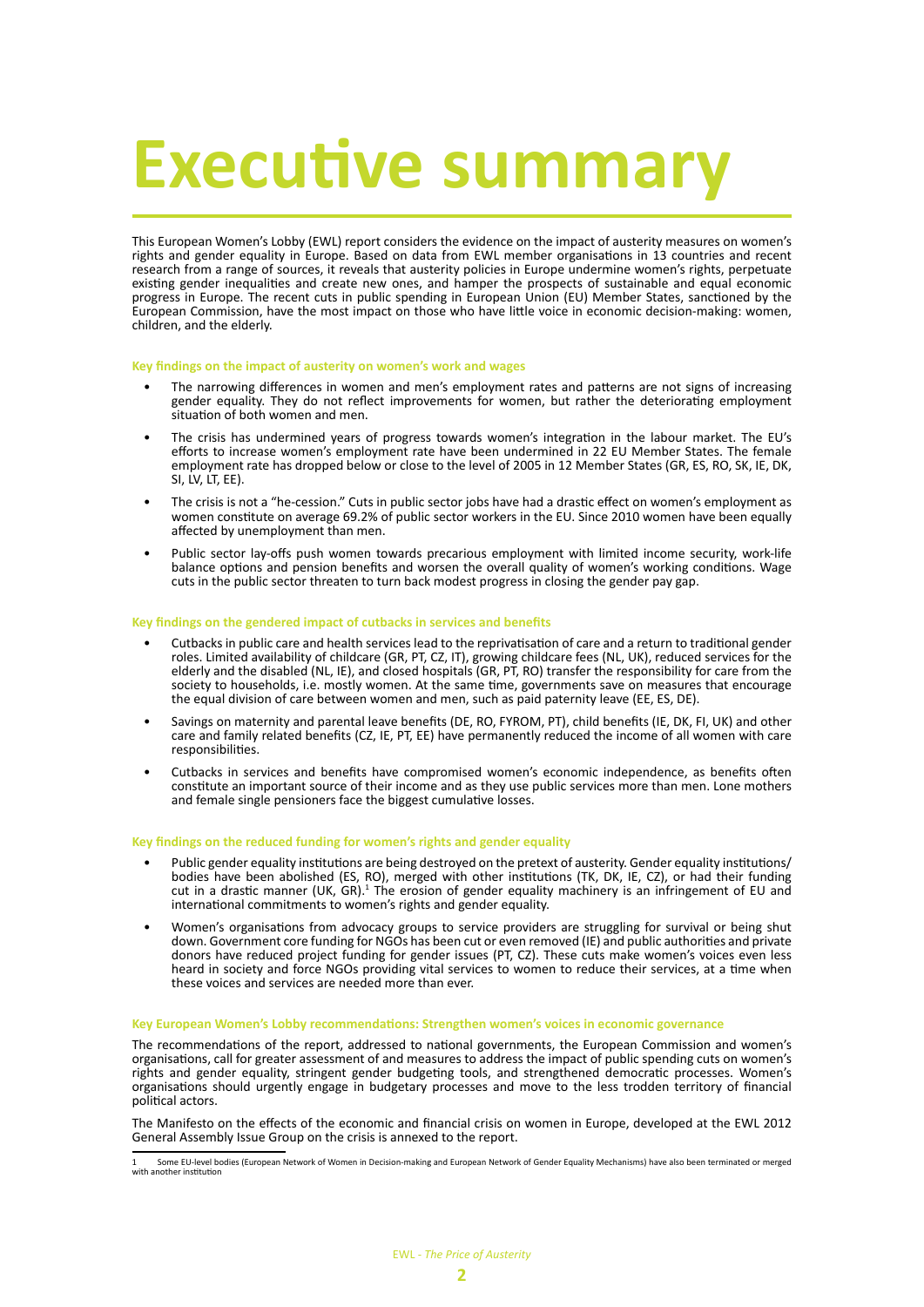# **Introduction**

The European Women's Lobby (EWL) and its member organisations are extremely concerned about the impact of the current climate of austerity on women's lives and on gender equality in Europe. The European governments are tackling the crisis through unprecedented cuts in public spending, which have fallen heavily on public services and social benefits.

Although cutbacks in services and benefits will have a negative impact on everyone, this impact has been uneven. Budget deficits are being covered mainly from the pockets of those with least access to the tables where economic decisions are made. Women are most affected, and lone mothers and single female pensioners are among those who suffer most.

The extent to which cuts in public expenditure have hit women and compromised gender equality is poorly reflected in official statistics on the crisis and recovery, which focus on labour market outcomes. Going beyond the official voice, this EWL report unravels established facts about the crisis and brings into view issues poorly reflected in official statistics. The report is based on data received from EWL member organisations in 13 countries<sup>2</sup> in September 2012, and on an analysis of a broad range of recent research on the crisis and recovery policies.

The report looks at I) The differential impact of the crisis on women and men in the labour market, focusing on cuts in public sector jobs and wages; II) The impact of cutbacks in public services and benefits on women and gender equality, focusing on care services and care-related benefits; and III) The impact of austerity on funding for women's rights and gender equality. The report reveals that cuts in public spending have had a disproportionate impact on women and that austerity threatens to interrupt progress towards gender equality and create new inequalities.

#### **Cuts in public spending – who pays?**

Since 2010 cutting down public expenditure has been the most common reaction to the crisis in Europe. Strict consolidation plans have been introduced in the three countries with IMF/EU/ECB programmes (Ireland, Greece, and Portugal), and austerity budgets have been announced also in countries with a sounder financial situation (e.g. the UK, France). In Greece and Ireland the value of the implemented and planned cuts is around 18% of GDP<sup>3</sup>. Even small cuts may have a drastic impact on the lives of women (and men), if they fall on various social benefits and vital care and health services.

Cuts in public spending have been sanctioned by the European Commission, which has repeatedly advised Member States to reduce their public debt and budget deficits.<sup>4</sup> The Commission has given little – if any – consideration for the social and gender consequences of this approach.

Research shows that cuts in public spending tend to have a disproportionate negative impact on women and thus undermine gender equality. Lay-offs and wage cuts in the public sector will have a big impact on women, because they constitute the majority of public sector employees. Cuts in services and benefits will be particularly felt by women, because women are more dependent on public services such as childcare than men, and because various benefits play a more important role in their overall income. In addition, when savings are being made, funding for women's rights and gender equality is often among the first to be reduced.

To date, no country has assessed the impacts of the proposed cuts in public spending from a gender perspective, neither of the individual measures nor of their cumulative impact. In some countries, women's organisations have conducted independent gender impact assessments of the proposed austerity budgets. These analyses show consistently that the money governments seek to save is taken from women's pockets. For example, in the UK it has been estimated that women are hit twice as hard by cuts in benefits and changes in taxation.<sup>5</sup> However, governments have not yet taken action to correct such gender-biased mistakes.



<sup>2</sup> Belgium, Czech Republic, Denmark, Estonia, Finland, France, Greece, Ireland, Macedonia, Portugal, Romania, Turkey, and the UK.

- 5 Cooper, Y (2010), 'Women bear the brunt of budget cuts' http://tinyurl.com/38pzgcc
- 6 OECD 2011. *Restoring Public Finances*, p.30

OECD 2012 Restoring Public Finances : Fiscal Consolidation in OECD countries, 2012 update p.30

<sup>4</sup> E.g. European Commission 2011. *Annual Growth Survey: Advancing the EU's comprehensive response to the crisis* COM(2011) 11 final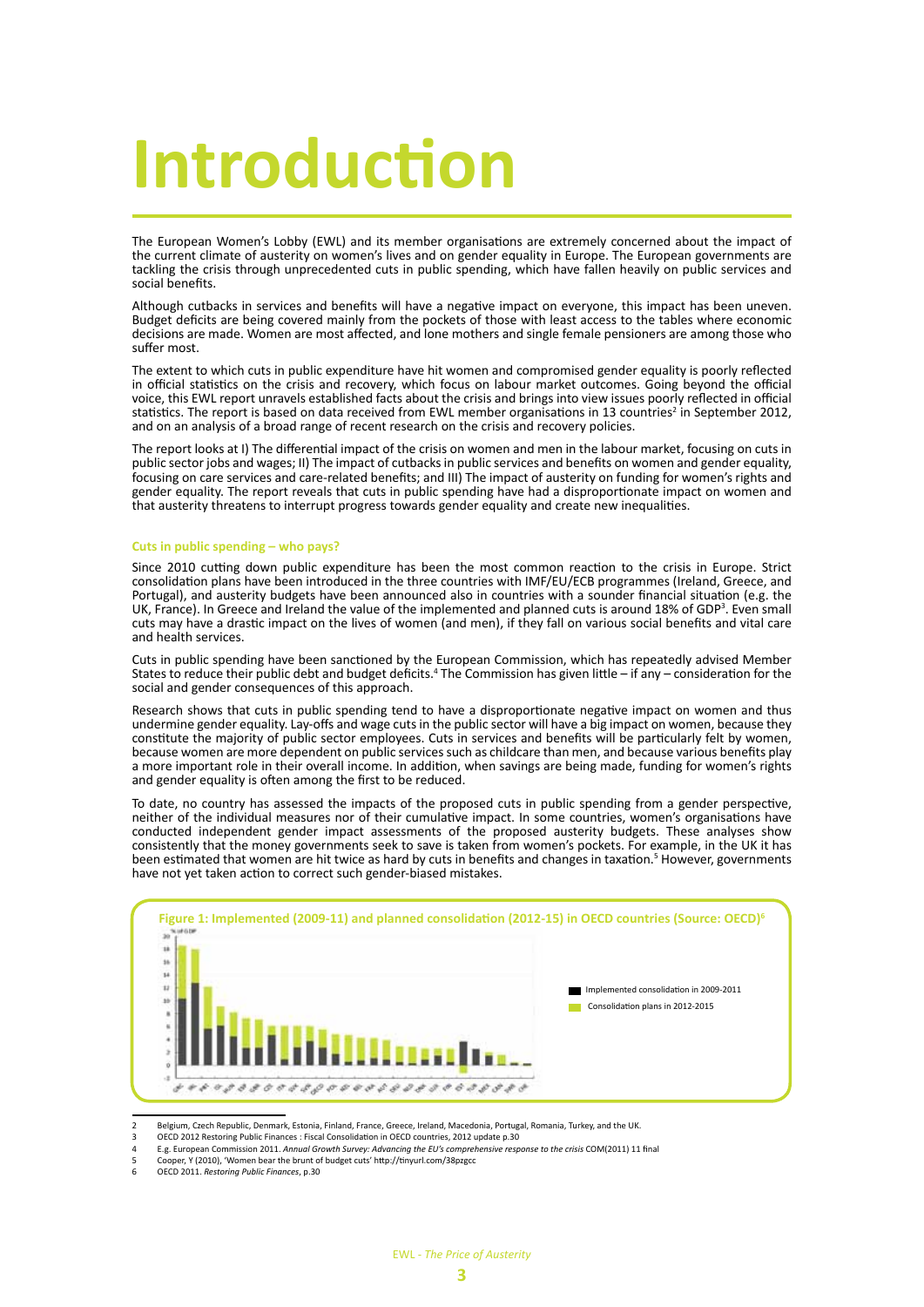### **Chapter I: Women's work and wages – Not a "he-cession" after all**

The impact of the crisis on women's employment has been under-evaluated. The newspapers described the recession in its early stages as a "he-cession," due to the initial job-losses in male-dominated sectors. However, now that the lagged effects of the crisis and the recent cutbacks in the public sector that affect women in particular are unravelling, it is clear that women face an employment crisis too.

Cuts in public sector jobs and wages, which have been a typical government response to the crisis across Europe, are a major threat for gender equality in employment. Because women account in average for almost 70% of public sector workers in the EU, anything that happens to public sector jobs and wages affects women more. In addition, the public sector has in many countries been the driver for gender equality in employment, as it (mostly) provides better employment opportunities, better working conditions including paid leave and work-life balance options, and higher wages for women. It also provides the services that women rely on to enter employment in the first place.<sup>7</sup>

69.2% of public sector workers in the EU are women. Women's share is highest in health and social work (78.4%) and in education (71.5%).

38% of all employed women in the EU work in the public sector, ranging from 22.5% in Romania to 49.1% in Sweden.

#### **1. It is an employment crisis for women too!**

#### **Employment**

Although men's employment suffered more in the early stages of the crisis, since 2010 women have been equally affected. In some countries the emphasis of the crisis is even shifting from men to women (UK, Spain, Portugal, Greece, Latvia, Hungary, Romania, and Ireland).

Recent cuts in public sector jobs are one factor behind women's worsening labour market situation. Significant personnel cuts in the public sector have been reported, among others, in Greece (-25%), UK (-20% expected by 2014), Portugal (-10%) and Romania (-10%).<sup>8</sup> In the UK, 710,000 public sector jobs will be lost by 2017, and it is estimated that around twice as many women than men will lose their jobs, with around half a million women facing redundancy.<sup>9</sup>

In some countries, like Spain, Portugal and Greece, the cutbacks have focused on the most female-dominated sectors, such as education, health and social work, making the situation even worse for women<sup>10</sup> In Italy in education alone, 19,700 women's jobs have been cut and 87,000 more are expected in coming years.11

The crisis has halted the gains made across Europe in integrating women in the labour market. Women's employment rate was increasing steadily until 2008 when the crisis hit Europe, but it has stagnated ever since. In 2011 women's employment rate stood on average at 62.3% (62.8% in 2008; 60% in 2005).<sup>12</sup> As only a part of the announced cuts in public sector jobs have been implemented, women's employment rates can be expected to worsen in the coming years.

9 Fawcett Society 2012. *The Impact of Austerity on Women. Fawcett Policy Briefing, March 2012, p.6*

<sup>7</sup> Rubery Jill 2012, Public sector adjustment and the threat to gender equality. In ILO 2012: Public sector adjustment in Europe.<br>ILO 2012. Public sector adjustments in Europe. Scope. effects and policy issues. Presentation

<sup>8</sup> ILO 2012. *Public sector adjustments in Europe. Scope, effects and policy issues*. Presentation of the study in a conference in Brussels 21-22 June 2012.

<sup>10</sup> Gonzales Gago, Maria 2011. Women, gender equality and the economic crisis in Spain. Presentation in the symposium "Women, gender equality and economic crisis,<br>Athens 1-2 December 2011; EWL Survey Portugal, EWL Survey Gr 11 European Parliament 2011, *Gender aspects of the economic downturn and financial crisis*. Directorate General for Internal Policies, Policy Department C: Citizen's Rights

and Constitutional Affairs, p. 138 **Eurostat**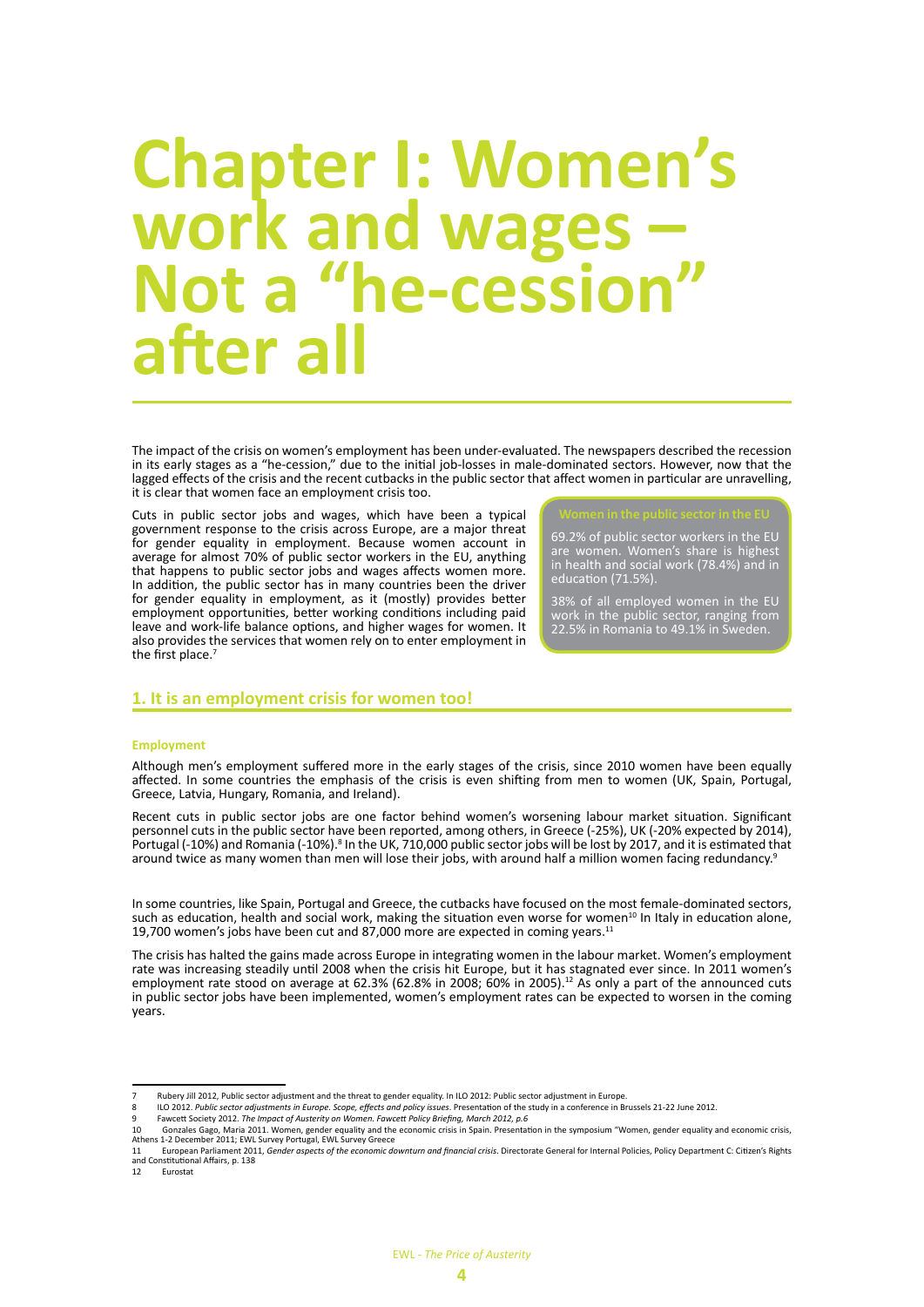

The crisis has reversed the progress toward the EU female employment rate targets of 60% (by 2010, Lisbon Strategy) and 75% (by 2020, Europe 2020 Strategy) in 22 EU Member States. The setbacks have been most significant in Greece, Spain, Romania, Slovakia, Ireland, Denmark, UK, Portugal, Slovenia, Latvia, Lithuania, and Estonia, where women's employment rate had by 2011 fallen below or close to the levels of 2005, undermining years of progress.<sup>1</sup>

#### **Unemployment**

Unemployment is a women's problem too. In August 2012, 10.6% of the female labour force in the EU was unemployed (10.5% for men). The pre-recession gap between women's and men's unemployment rates – women's was in average 0.9pp higher – has evened out, due to the sharper rise of men's unemployment early on in the crisis. Since 2010, however, women have been as affected – or even more affected – by unemployment than men. While men's unemployment rate even momentarily improved from the early 2010 until Spring 2011, women's unemployment rate has increased steadily. In August 2012 women's unemployment was higher than men's in 12 Member States.<sup>1</sup>

Women are most affected by unemployment in Greece and Spain, where more than one fourth of the female labour force is currently unemployed (Greece: 28.1% in June 2012, up from 12.5% in 2009; Spain 25.3% in August 2012).15 In Greece young women are the most affected group: 62,1% of them are currently unemployed.<sup>16</sup>

The official unemployment data, however, tells only part of the story. Job losses have a differential impact on women and men, due to their different positions in the labour market and in society. First, unemployed women are often unaccounted for in unemployment data as they are less likely than men to register as unemployed. Many withdraw from the labour market to informal or unpaid work.17 Furthermore, women are often part time unemployed (in 2011 32.1% of employed women worked part-time), but classified as part time employed.<sup>18</sup> Thus women's unemployment may be underestimated in relation to men's.

Second, women are often in a more precarious situation once they become unemployed and face a greater risk of immediate poverty. As social protection systems tend to favour workers with standard employment contracts and take household situations into account trough means-testing, women are disadvantaged when it comes to their entitlement to and level of unemployment benefits, due to their specific household and labour market position. For example, in 2009 in Germany 85% of unemployed women received benefits against 89% of men, and the unemployment benefits of men were on average more than 200 euros higher than those of women.19 In the UK only 28% of those claiming

16 FWL Survey Greece

<sup>13</sup> Eurostat<br>14 Eurostat

<sup>14</sup> Eurostat<br>15 Eurostat 15 Eurostat

<sup>17</sup> Maier, Friederike 2011. Will the crisis change gender relations in labour market and society? *Journal of Contemporary European Studies*, Vol 19, p.91

<sup>18</sup> Smith, Marc 2009. *Analysis note: gender equality and recession*. Prepared for European Commission, Directorate General for Employment, Social Affairs and Equal Opportunities May 2009.

Procurristion in the Section Marine Leschke 2011. The economic crisis – challenge or opportunity for gender equally in social policy outcomes? A comparison of Denmark, Germany,<br>and the UK. European Trade Union Institute wo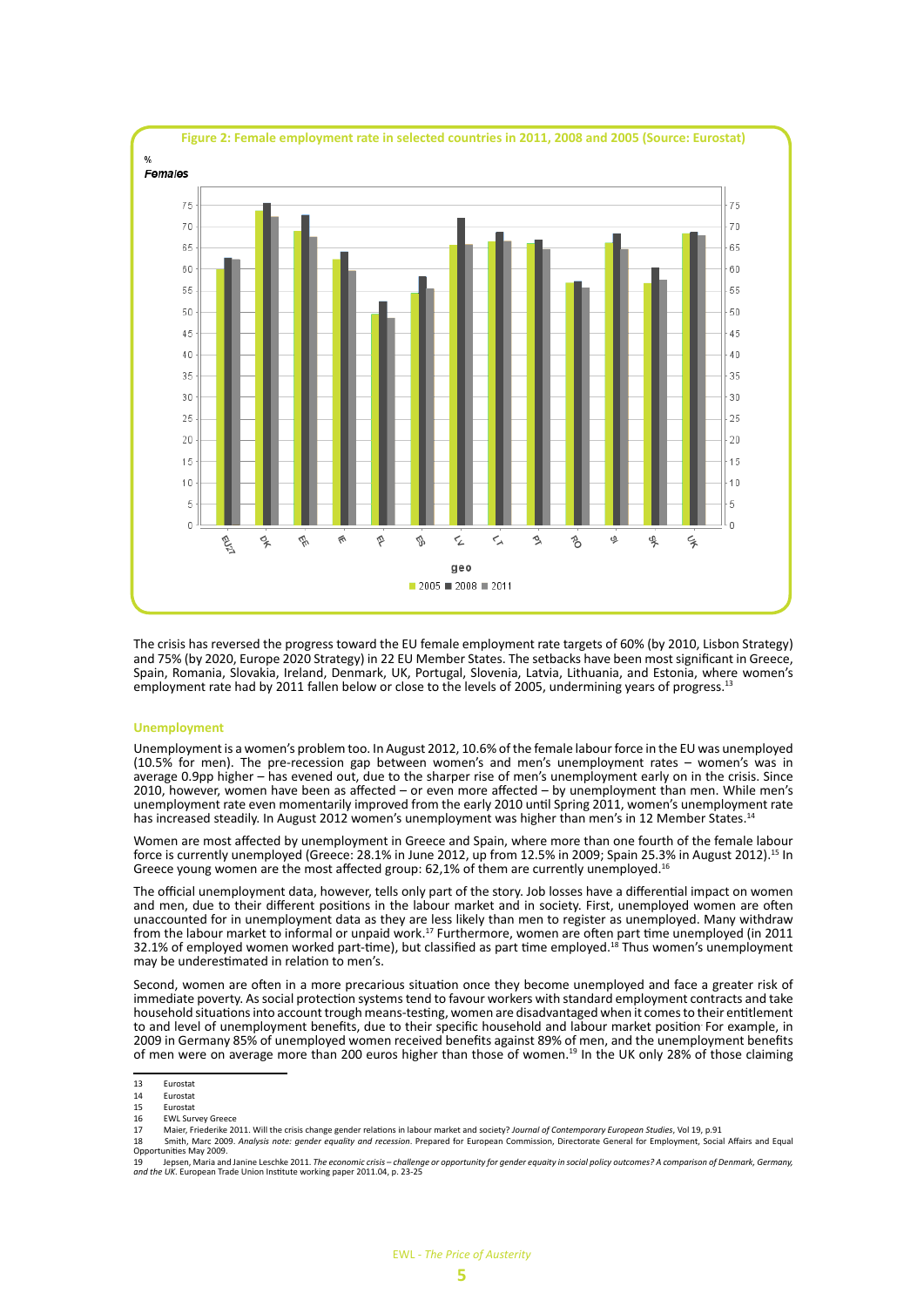

jobseekers allowance were women, although women accounted for 42% of the unemployed; $^{20}$  in France, 57% of unemployed women received benefits against 64% of unemployed men.<sup>21</sup>

#### **Labour market activity**

Unlike men, women have increased their labour market activity during the crisis. Despite job losses there are now more 'active' women in the labour market (i.e. employed or unemployed) than ever before.<sup>22</sup> This indicates that while some women are losing jobs, previously inactive women are taking up employment, possibly either to compensate for the lost income of a partner, or to add to the household income.<sup>23</sup> The male-breadwinner model is thus losing ground due to the crisis, and the number of female breadwinner households in increasing. Although becoming a sole breadwinner of the family after a job-loss of one's partner is not necessarily an improvement for the individual women concerned, the crisis may, in the long term, produce also positive changes in gender relations.

#### **Unpaid work**

A full assessment of the impact of the crisis and austerity on women's employment must consider changes in unpaid work, an aspect unaccounted for in official statistics. When households have less income in their hands, and when public services become more expensive or unavailable, the production of goods and services, which previously were bought from outside, falls on the households. The increased time used in unpaid work is not distributed equally, but falls often on women's shoulders. Evidence from Italy, Slovenia, Estonia and Turkey reveals that gender gap in the allocation of unpaid work has increased during the recession.<sup>24</sup> The increasing demand of unpaid work may force some women to shift from paid to unpaid work. While those who remain in the labour market face a heavier "double burden."

<sup>20</sup> ibid., p. 25<br>21 Christiane

<sup>21</sup> Christiane Marty: Les femmes face à la crise et à l'austérité (unpublished)

<sup>22</sup> **Eurostat** 

<sup>23</sup> Brigitte Young and Helene Schubert 2010. *The Global Financial Meltdown and the Impact of Financial Governance on Gender*. Garnet Policy Brief number 10, January 2010

<sup>24</sup> Francesca Bettio 2011. *Crisis and recovery in Europe, Labour market impact on men and women*. Presentation in the symposium "Women, gender equality and economic crisis", Athens 1-2 December 2011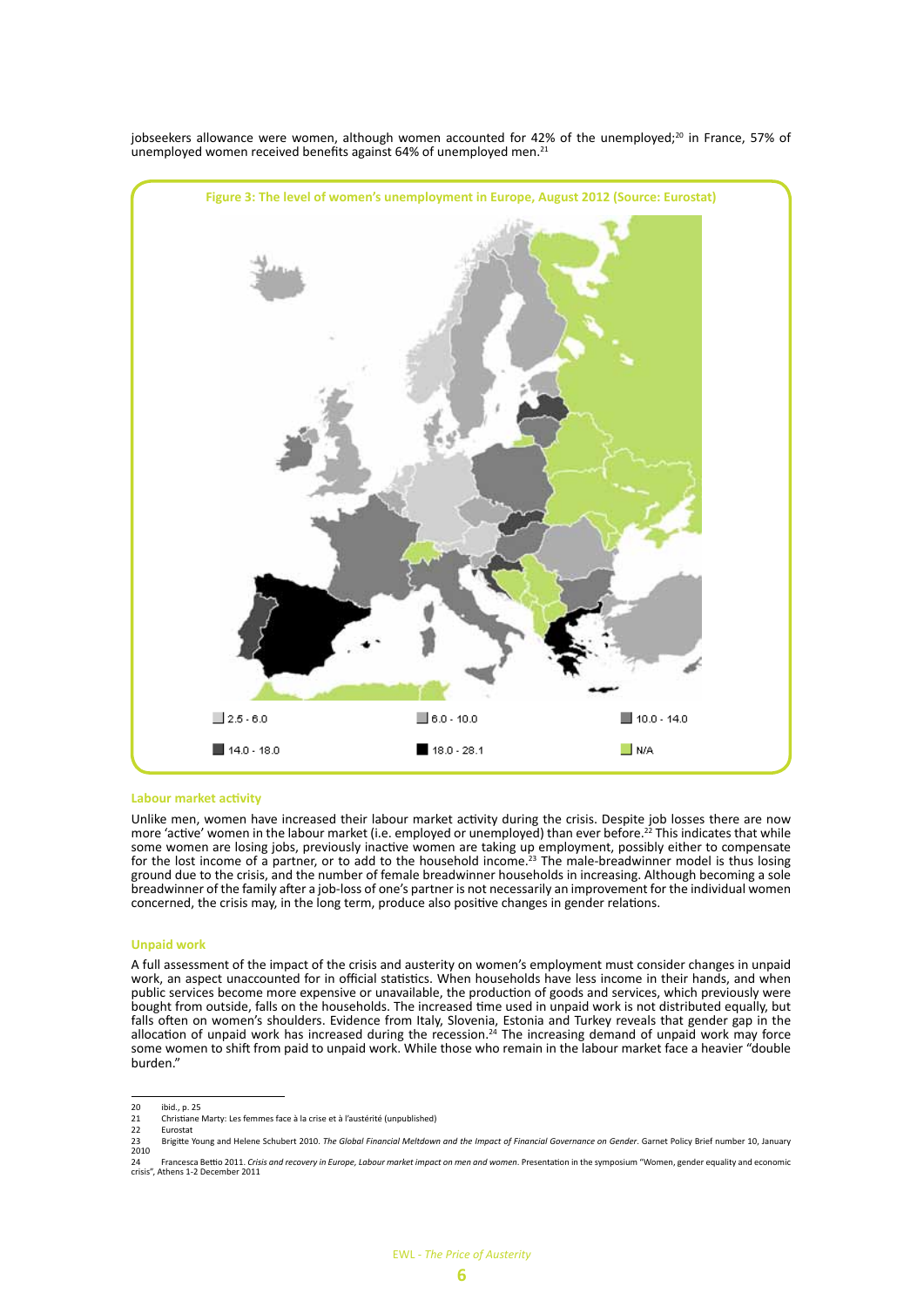#### **2. Women's deteriorating working conditions – focus on wages**

Cutbacks in the public sector lead to a loss of good quality employment for women. Even if the lost jobs are eventually replaced by the private sector, the new jobs are unlikely to have the same conditions as regards to work-life balance, pension rights, pay, and working conditions. Many women who have lost their public sector jobs are likely to take up precarious employment, such as part-time work, temporary contracts, or 'mini-jobs'. This will deteriorate the longterm living conditions of the women involved and decrease the already-low overall quality of women's jobs in Europe.

Cutbacks will also weaken working conditions in the public sector, notably with regards to wages. Public sector wages have been cut in Greece, Latvia, Romania, Lithuania, Spain, Ireland, Portugal, Estonia, Czech Republic, Slovakia, Slovenia, and Hungary. The UK and France, among others, have frozen pay.<sup>25</sup> These cuts have drastic impacts on women's livelihoods. For example, in Latvia the burden on cutting down wages has fallen heavily on teachers, almost 80 % of them women. In 2011 the minimum statutory teacher's salary was only about €6.000 EUR annually, 30% less than in 2008.26 In the healthcare sector in Portugal, the new short-term contracts for nurses now have an hourly salary of €4, €2 less than in 2011.<sup>27</sup>

**30%** - The reduction in teacher's salary in Latvia since 2008 (in 2011 minimum salary €6000/year)

**17.6%** - The gender pay gap in Latvia in 2010. Up by 4.2 pp. since 2008 (13.4%)

An extensive public sector has tended to reduce the average gender pay gap, because the better salaries in the public sector where women are concentrated have balanced the pay inequalities in the private sector.28 Wage cuts in the public sector have, therefore, a negative overall impact on women's pay and on the gender pay gap. Evidence from countries where public sector wages were cut early on in the crisis shows that progress in closing the gender pay gap has indeed been reversed. While in 2008 women in Latvia earned 13.4% less than men on average, by 2010 the difference had increased to 17.6%. In Romania, the gap between women and men's pay has grown from 9.0% in 2008 to 12.5% in 2010.29 Latvia and Romania are exemplary of another concerning trend too: women's pay in the public sector has fallen more than that of men's in the public sector.<sup>30</sup>

The crisis has widened the gender pay gap in Bulgaria, but for another reason. In harsh economic conditions, female dominated sectors have found it difficult to negotiate pay increases. In Bulgaria the average wage increased by 9.3% from 2009 to 2010, but because the growth rate for men was higher than for women, the gender pay gap widened by 2.8 percentage points.<sup>31</sup>

The average gender pay gap in the EU declined between 2008 and 2010, due to the general positive trend but possibly also the declining male wages early on in the crisis. However, it is possible that in the coming years, when statistics catch up with the full impact of the public sector cuts on women's wages, the overall positive trend will be reversed or slowed down.

#### **3. Conclusion: What is at stake for women's rights and gender equality?**

- The narrowing difference between women and men's employment rates is not a sign of increasing gender equality, or an improvement for women. It reflects the deteriorating employment situation of both women and men, and the sharper impact on male employment early on in the crisis. The gap is closing due to levelling downwards, not because of catch-up.
- The crisis has undermined years of progress towards women's integration in the labour market and equality in paid work. Decreases in women's employment rate may be difficult to overcome, because many women have been forced to shift from paid to unpaid work due to the erosion of public services and declining household income, and because currently labour market policies focus on reducing (male) unemployment rather than increasing (female) labour supply.
- Since 2010 women are similarly affected by unemployment than men. However, statistics hide the fact that when unemployed, women are more likely to be affected by poverty.
- The quality of women's jobs, already low, is deteriorating further due to the loss of public sector jobs. More women are left without income security, work-life balance options, and pensions.
- Wage cuts in the public sector threaten to turn back progress on closing the gender pay gap.
- The male-breadwinner model is losing ground, as women's activity rate increases and they shift from secondary earners to co- or sole earners. It is not yet possible to say whether this is a permanent change in gender relations, or a temporary impact of the crisis.

<sup>25</sup> EPSU 2011. Widening the gender gap: the impact of public sector pay and job cuts on the employment and working conditions of women in four countries. A report for<br>the European Federation of Public Service Unions p

<sup>26</sup> Education in crisis http://www.educationincrisis.net/learn-more/country-profiles/europe/item/420-latvia

**EWL Survey Portugal** 

<sup>28</sup> Rubery 2012 29 Eurostat

<sup>30</sup> EPSU 2011, p. 16-17.<br>31 ETUC 2011. 4<sup>th</sup> Annuc

<sup>31</sup> ETUC 2011*. 4th Annual ETUC 8 March Survey 2011*, p. 19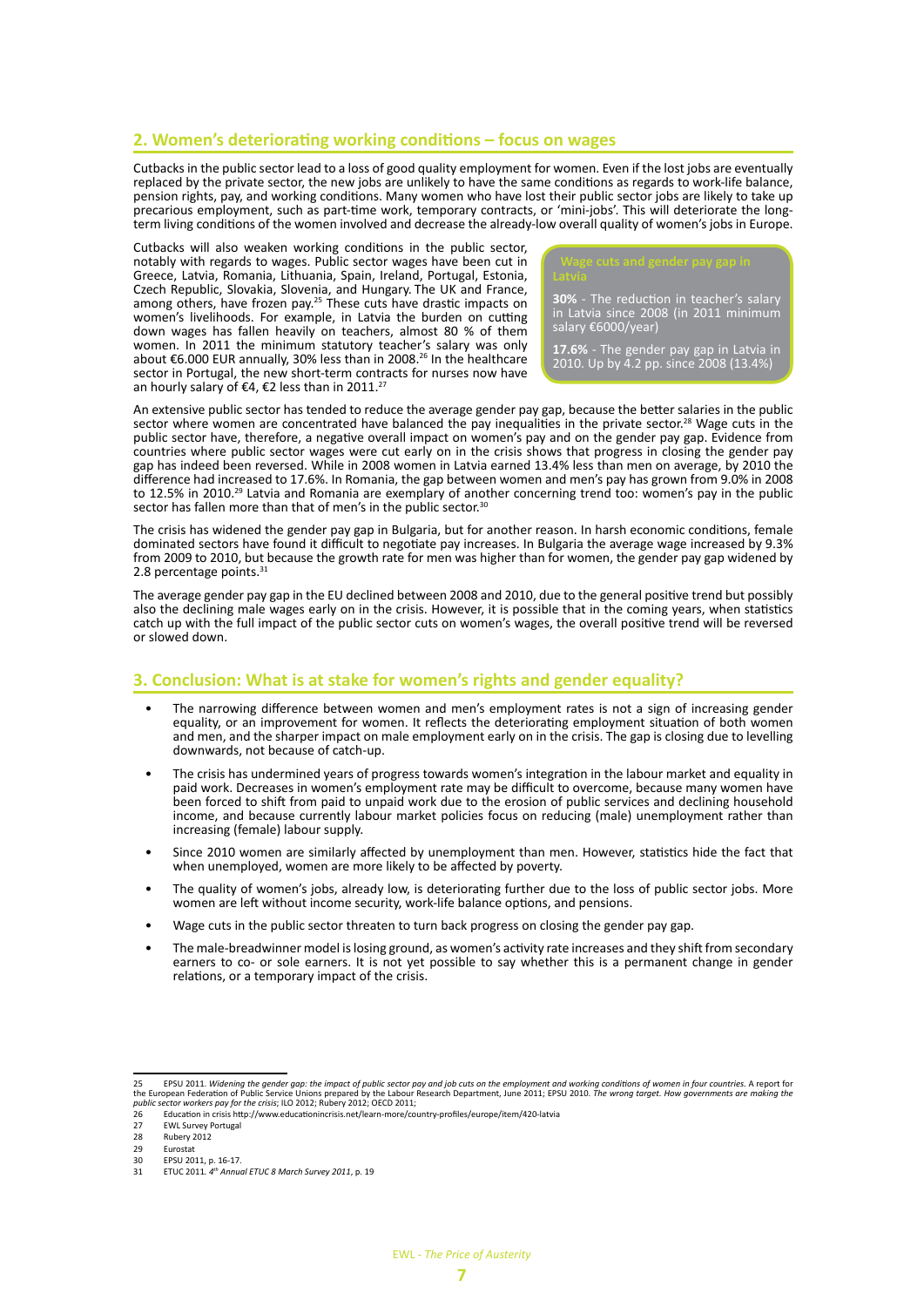### **Chapter II: Cutbacks in public services and benefits**

As the EWL/Oxfam report "An Invisible Crisis?"<sup>32</sup> pointed out, the crisis was having a significant negative impact on women's lives also outside the labour market already back in 2010. The recent austerity policies have had severe consequences for those whose livelihoods depend on various social benefits, such as maternity or parental leave benefits, pensions, and social welfare benefits. Those, both employed and non-employed, who rely on public services such as care services and women's shelters, have also been affected.

Although cutbacks in public services and benefits affect everyone, the impact will be particularly felt by women, who use public services more than men and who rely more on social benefits. Cuts in public services and benefits have a double impact on women: on the one hand, women's economic independence is compromised and their poverty heightened. On the other hand, women are forced to cushion the impact of cutbacks in public services as the services are transferred back to the households, i.e. women. Vulnerable groups of women, such as lone mothers, pensioners, and migrant women will lose the most.

#### **1. From an economic crisis to a care crisis**

#### **Cutbacks in care services**

The evidence from EWL members and recent research reveals sharp declines in the availability and affordability of care services for children and other dependents. EU Member States agreed on increasing the provision of affordable, good quality childcare facilities in 2002, and they renewed their commitment in 2011 in the European Pact for Gender Equality 2011-2020. However, instead of improving the availability of care services and making them more affordable, some countries are doing the opposite.

Austerity has reduced access to childcare services. In Greece and Portugal public kindergartens have been closed down.<sup>33</sup> In the Czech Republic more than 30.000 children were refused in state preschool institutions in 2011, this year the number is expected to be even higher.<sup>34</sup> Savings are being made by limiting the hours of kindergartens and primary schools: in Italy recent cuts have reduced the availability of full time classes in primary school and after school care), which are in high demand among lone mothers and families where both parents work.<sup>35</sup> In some countries access to public day-care has been reduced by new rules. These may require, for example, that both parents have to be employed, leading to an increased care-work load on the unemployed and limiting their possibility to look for a job.<sup>36</sup>

At the same time, childcare is becoming increasingly expensive. In the Netherlands, as of January 2012 most parents have received a smaller proportion of their childcare costs back from the tax agency.37 In the UK the level of childcare costs covered by the state has been cut from 80% to 70%. As a consequence, families with two children with weekly childcare costs of £300 will lose £30 (€37) a week representing £1560 (€2000) a year.38 Care services for the elderly and other dependents have suffered too. In Ireland home helps for the elderly and disabled have been reduced: in August 2010 the government announced a €10million cut to personal assistance hours, which adds to the €1.7million cut for home care. Also public beds in nursing homes have been reduced<sup>39</sup>. In the Netherlands programmes to facilitate disabled persons have been cut down.40 In all these cases, women are affected both as recipients of care and as unpaid carers.

The full impact of the cutbacks on care services on women's lives across Europe is not yet visible in statistics. However, already in 2010 mothers of small children were less likely to be employed than before: the employment rate of women with small children (under 12) was on average 12.7 pp. lower than that of women with no children, against 11.5 pp. in 2008.41

Accordingly, more women than before said they are inactive or work part-time due to the lack of care services. In 2010 28.3% of women's inactivity and part time work was explained by the lack of care services against 27.9% in 2009. In some countries the impact of the lack of care services has increased significantly. In Bulgaria it was up to 31.3% in 2010

32 Oxfam International/European Women's Lobby 2010. Women's poverty and social exclusion in the European Union at a time of recession, An Invisible Crisis? A GenderWorks paper, March 2010 33 EWL Survey Greece, EWL Survey Portugal

<sup>34</sup> EWL Survey Czech Republic<br>35 Furopean Parliament 2011.

<sup>35</sup> European Parliament 2011, p. 138<br>36 EUC Survey Portugal

<sup>36</sup> EWL Survey Portugal<br>37 Nederlandse Wrouver

<sup>37</sup> Nederlandse Wrouvenraad 2012, EWL members' report, May 2012<br>38 Davcare Trust 2010, Policy Briefing: The import of the Spending Rev

<sup>38</sup> Daycare Trust 2010. *Policy Briefing: The impact of the Spending Review on Childcare*. Quoted in Fawcett Society 2012, p. 29.

<sup>39</sup> Barry & Conroy/TASK 2012, p. 6; National Council of Women in Ireland 2012, p. 27

<sup>40</sup> Nederlandse Wrouvenraad, 2012.<br>41 Eurostat

**Eurostat**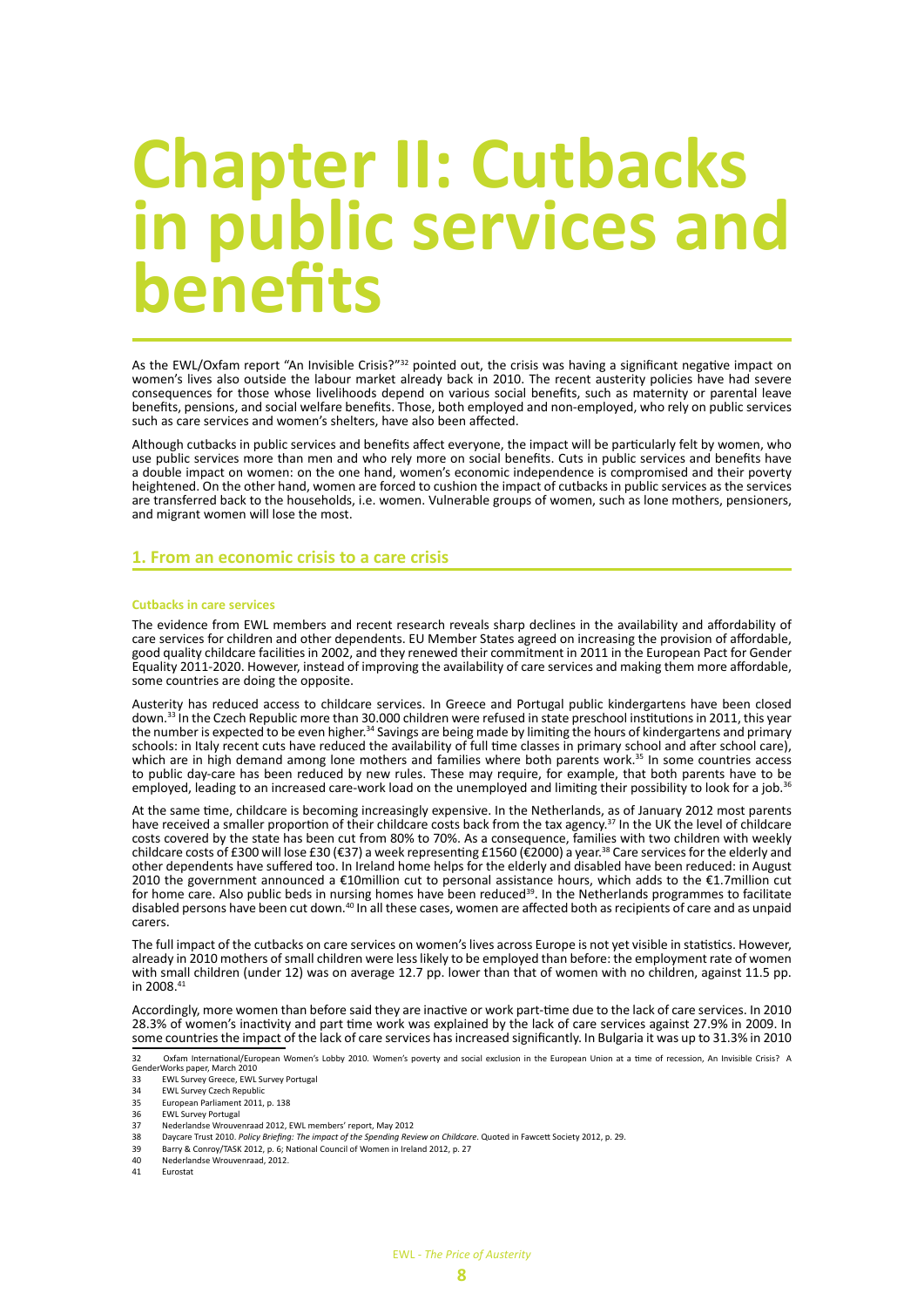In 2010 the employment rate of women with small children in the EU was 12.7% lower than that of women without children, up from 11.5% in 2008.

In 2010 28.3% of inactive and parttime working women in the EU were not able to work full time due to care responsibilities, up from 27.9 in 2009.

from 20.8 in 2008; in the Czech Republic up to 16.7% from 13.3%.42

These figures, which are likely to worsen in the coming years, indicate that the crisis and austerity policies risk destroying years of progress towards a more equal division of care responsibilities between women, men, and society. Cutbacks in care services put pressure back on households, and make increasing demands on unpaid care work. When the crèche closes or limits its opening hours, when childcare fees become unaffordable, or when home help for an elderly relative is cut down, it is mostly women who drop out of paid employment to take over the care responsibilities.

The shift from public care services to unpaid care work within the household poses a severe threat to gender equality in Europe. Austerity is leading to reprivatisation of care and a shift towards more

'familialist' welfare systems, where family members – mainly women – are expected to take over responsibilities that were once public. Such a shift would also mean a return to more traditional gender roles.

#### **Changes in statutory leave and care-related benefits**

Several governments have made savings through worsening the payments and conditions of statutory care-related leave and other care related benefits.

In Romania in 2010 the government cut the maternity leave benefit to 65% of the previous payment and reduced the length of the leave.<sup>43</sup> In Macedonia the benefit was in 2010 reduced from 100% to 75-80% of the previous salary.<sup>44</sup> In Portugal the value of the maternity allowance has decreased significantly, because holiday and Christmas allowances, which correspond to two month's salary, are no more included in its calculation.<sup>45</sup> Infringements of the right of pregnant women to maternity leave and benefits, or to resume their job after maternity have been reported in Greece, Portugal, Italy, and the Czech Republic.46

In Slovenia the parental leave benefit has been reduced from 100% of the former salary to 90%.<sup>47</sup> In Germany the benefit has been cut from 67% to 65% of the former salary for persons earning more than €1200 net, while those with medium-level and high monthly earnings are not affected by the saving. Also the planned doubling of the duration of partial parental leave benefits for parents working part-time, most of whom women, are put on hold.<sup>48</sup>

Austerity measures have slowed down the efforts to establish paternity leave and other measures to encourage men to share care responsibilities. In Spain there has been a delay in the already agreed extension of paternity leave from 13 to 28 days.<sup>49</sup> In Estonia the paternity leave benefit has been suspended until the end of 2012, and only a few men are taking the leave option unpaid.<sup>50</sup> In Germany the doubling of the 'partner months' of parental leave from two to four has been put to hold.<sup>51</sup>

Also other care-related benefits have been subjected to cuts and tightened conditions. In Estonia benefits paid to parents taking care of a sick child were reduced from 100% to 80% of the salary.<sup>52</sup> In the Czech Republic the benefits given to those taking care of dependent family members (mainly disabled people) have been reduced,<sup>53</sup> and in Portugal benefits for the care of disabled children were cut by 30%.54 In Ireland the carers' allowance, mainly used by middle-aged and older women for whom it is an important source of income, was reduced by €8 per week for less than 66 year olds.<sup>55</sup>

Reductions in care benefits have reduced permanently the real income of women with care responsibilities, and weakened their economic independence during care periods. Lone mothers in particular are being pushed into economic insecurity. Savings from care-related benefits targeted at men, such as withdrawing pay for paternity leave, constitute a severe obstacle for equal sharing of care responsibilities between women and men. They are a threat to gender equality in particular at a time, when cuts in care services shift a larger part of care responsibilities to households.

#### **Reduced child and family benefits**

Several governments have reduced child and family benefits and tightened the conditions for receiving them. The cuts have a drastic impact on low-income families, and as child benefits are in most countries paid to mothers, they also have a negative impact on women's economic independence.

In Ireland child benefit was reduced in the budget by €10 per month for the two first children, €19 for the third child and €17 for the fourth and subsequent children. From January 2013, the rate will be standardized at the rate of the first child, €140. A family with five children, for example, will see a drop in Child Benefit from €801 a month in 2011 to

- 42 Eurostat
- 43 EWL Survey Romania<br>44 EWL Survey Macedor EWL Survey Macedonia
- 45 EWL Survey Portugal
- 46 Bettio 2011.
- 47 Sonia Lokar, former EWL President<br>48 Jensen and Leschke / FTUL 2011 5
- 48 Jepsen and Leschke / ETUI 2011, 52<br>49 Gonzales Gago 2011.
- 49 Gonzales Gago 2011.<br>50 European Alliance for
- 50 European Alliance for Families 2011, http://europa.eu/familyalliance/countries/estonia/index\_en.htm<br>51 Lensen and Leschke / FTUI 2011, 52
- 51 Jepsen and Leschke / ETUI 2011, 52<br>52 Furopean Alliance for Families 2011
- 52 European Alliance for Families 2011<br>53 EWL Survey Czech Republic
- EWL Survey Czech Republic
- 54 EWL Survey Portugal<br>55 EWL Survey Ireland EWL Survey Ireland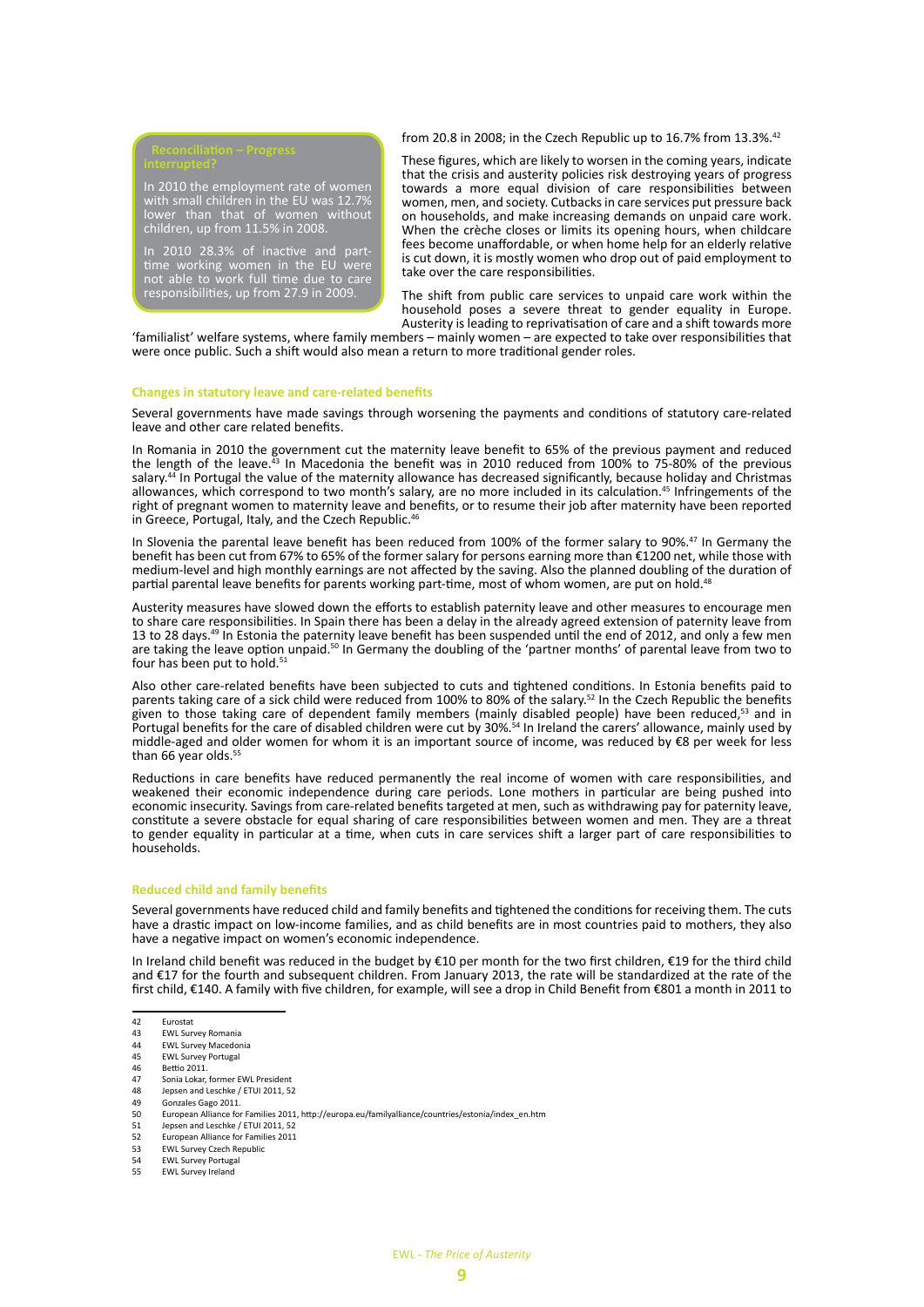€700 a month in 2013.56 In addition, supplements paid at 4 and 12 years of age to mothers of twins and triplets have been withdrawn, and the additional payment to lone parent families has been reduced by €8 per week. Child benefit has also been reduced in Denmark: the ceiling limiting the maximum amount of universal child allowance was reduced to €4600 (35000 DKR) per family per year, irrespective of the number of children.57

In the UK the level of child benefit has been frozen until April 2014. With inflation, this means that the value of the benefit will be cut by over 10% by 2014. A family with one child will be around £130 (€165) worse off than if the benefit had been increased in line with inflation.<sup>58</sup> Child benefit has been frozen also in Finland.<sup>59</sup> Freezes for a certain period of time have a long-term impact, as they permanently reduce the value of the benefit.

Some countries have tightened the conditions for receiving child benefit. In the UK from 2013, the universal child benefit payable to the mother will be abolished, as families with at least one parent who is a higher rate tax payer will recover their benefit back from the tax system. In particular women who do not work, for whom the benefit is an important source of independent income and a source of pension entitlement, loose out.<sup>60</sup> The universality of child benefit is under attack also in Ireland.<sup>61</sup>

### **2. Cuts in services and welfare benefits hit the least well off**

#### **Health and education**

In the aftermath of the crisis, public spending on education and health services has reduced significantly in EU Member States. In Romania, after the cutbacks only 3.84% of the public budget is allocated to health, the lowest share in the EU.<sup>62</sup> In Latvia in 2009, severe austerity measures resulted in the reduction of the education budget by 50 per cent.<sup>63</sup>

As regards to healthcare, the cutbacks have reduced access to services and downgraded their quality. In Romania many public hospitals were abolished due to the crisis and replaced by private clinics.<sup>64</sup> In Greece many public hospitals have been closed or merged and most remaining ones lack staff and healthcare material, with the result that the services are no longer able to cover the full range of medical needs of all people.<sup>65</sup> In Portugal the most important maternity hospital in Lisbon has been closed down, and another big one in Coimbra is under threat of closure.

Reductions in the availability and affordability of healthcare have gendered consequences, because women use these services to a higher extent than men. In addition, they may affect the gendered division of paid an unpaid labour to the disadvantage of women.

Services targeted at vulnerable groups such as the disabled, migrants, and Roma have been reduced in some countries. In Ireland financial support for Travellers' health and education programmes has been reduced, the first as much as by 70%.<sup>67</sup>

Reports from EWL members and other sources reveal that austerity has curtailed services designed to end violence against women (VAW) and support the victims of violence. In the UK the funding to VAW services from local authorities was cut by 31% of from 2010/11 to 2011/12.68 In Greece austerity measures have stopped local government funding for women's shelters,<sup>69</sup> and in Spain the region of Castilla-la-Mancha alone is planning to close 85 support centres and 13 shelters in 2012.<sup>70</sup> In Belgium the local government of Brussels has threatened to stop funding the rape crisis centre SOS Viols.<sup>71</sup> In other countries the crisis has been used as an excuse for not increasing the provision of services and shelters required to meet international minimum standards and commitments.<sup>7</sup>

Saving money through cutting down on resources for women's shelters and other support services is a serious threat to women's rights, as the economic crisis is increasing reported incidences of violence against women.<sup>73</sup> For example, EWL members from Greece and Portugal report that domestic violence cases have increased in 2012.74 Curtailed services are not able to answer to the increasing demand: For example, in the UK 9% of women seeking refuge were turned away on a typical day in 2011 due to lack of space.<sup>75</sup>

<sup>56</sup> National Women's Council Ireland 2012. *Pre-Budget 2013 Submission*, p. 12-13 57 Jepsen, Maria and Janine Leschke / ETUI 2011, p. 56

<sup>58</sup> Fawcett Society 2012, p. 25

<sup>59</sup> EWL Survey Finland<br>60 Fawcett Society 201

<sup>60</sup> Fawcett Society 2012, 26<br>61 National Women's Counc 61 National Women's Council Ireland 2012, p. 12-13

<sup>62</sup> EWL Survey Romania<br>63 Education in crisis, ht 63 Education in crisis, http://www.educationincrisis.net/learn-more/country-profiles/europe/item/420-latvia

<sup>64</sup> EWL Survey Romania

<sup>65</sup> EWL Survey Greece

<sup>66</sup> EWL Survey Portugal

<sup>67</sup> NWCI 2012, p. 28<br>68 Towers. Jude and 9

<sup>68</sup> Towers, Jude and Sylvia Walby 2012. *Measuring the impact of cuts in public expenditure on the services to prevent violence against women and girls*. R*eport for Northern Rock Foundation and Trust for London*, 1 February 2012, p.3

<sup>69</sup> EWL Survey Greece<br>70 WAVF-Network 2011

<sup>70</sup> WAVE-Network 2011. http://www.wave-network.org/start.asp?ID=23879<br>71 Le Soir 22 septembre. L'ASBL SOS Viols menacée de fermeture. p.8

<sup>71</sup> Le Soir 22 septembre, *L'ASBL SOS Viols menacée de fermeture*, p.8

<sup>72</sup> EWL Survey Romania, EWL Survey Portugal<br>73 EWL/Oxfam 2010, p.20-21 73 EWL/Oxfam 2010, p.20-21

<sup>74</sup> EWL Survey Greece

Towers & Walby 2012, p. 3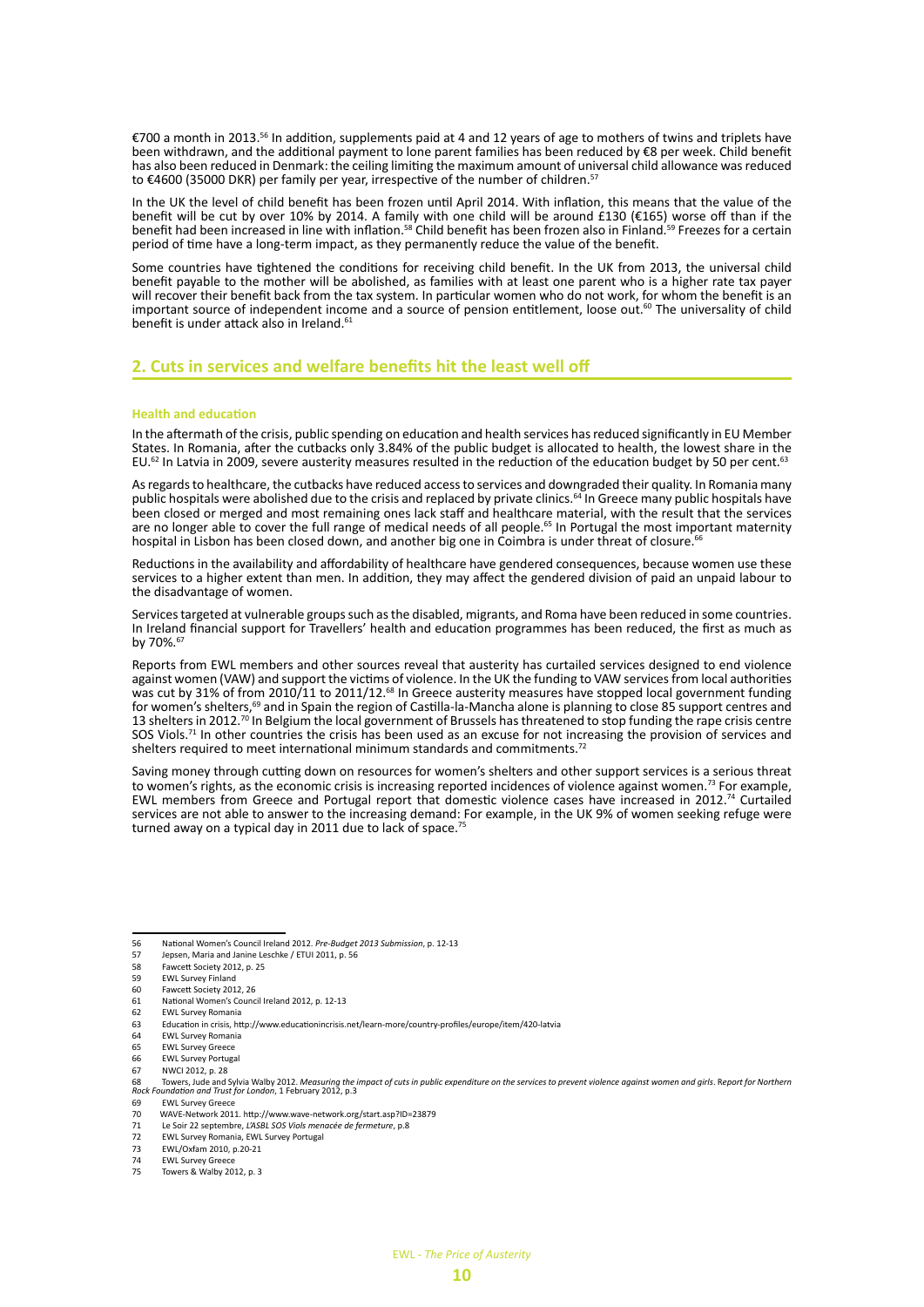#### **Welfare benefits and pensions**

Women rely more on social benefits than men, due to their caring responsibilities, but also to their relative income inequality and poverty. Because welfare payments and benefits constitute a larger part of women's income in comparison to men's, women will be the majority among those who will feel the effects of the cuts in their everyday lives. The cuts in benefits will also affect women in general, widening the income differences between women and men.

Most European countries have implemented cuts in various social assistance and welfare benefits. Of particular concern from a gender perspective are cuts in benefits that support vulnerable groups. In Ireland the disability payment and the blind pension were reduced by €8 a week, in Portugal the disability benefit has been cut by 30%. Also the benefits used by those who are the least well-off are being reduced: in Ireland there was an increase of €2 per week contribution from those receiving a Rent Subsidy and a reduction in heating fuel subsidies.<sup>76</sup>

Cuts in unemployment benefits and their increasing conditionality have a gendered impact. For example, in Romania, unemployment benefit was reduced by  $15\%;$ <sup>77</sup> in Portugal the benefit is cut by 20% after the first six months, and it is much more difficult to access.<sup>78</sup> In Denmark the maximum length to receive benefit was reduced from four to two years. The stricter conditionality of the benefits is problematic from a gender perspective, because care responsibilities limit women's possibility to take up offered employment or participate in activation programmes.

State pensions have been a popular target for savings in many European countries, and the measures implemented will have consequences for both current and future pensioners. Older women and men suffer in particular from cuts and freezes in their pension entitlements. In the Czech Republic in 2012 the level of pensions was frozen for the first time in history.<sup>79</sup> Greece has introduced a special tax on pensions, ranging from 3% to 9% depending on the level of pension income.<sup>80</sup>

Many countries have changed pension rules in a manner that will have a long-term negative impact on women's economic independence.

The lone mother of two children (3 and 7 years) used to work in a textile manufacture, but the company closed and she is left unemployed. She gets the unemployment benefit for 2 years and she struggles to find a job; meanwhile she finishes her secondary school studies. The only job that is offered has a rotated-shift schedule, but she cannot find a way to support the costs for nighttime childcare and declines the job. Because of her declination, she loses the right to unemployment benefit.

Increases in the minimum contribution period for retirement on full pension (e.g. FR, GR), and the calculation of pension on average- career-earnings rather than final salary (e.g., GR, IR) penalise women because of their shorter working life and irregular working patterns. Increases in official retirement age, heavy penalties for early retirement have gendered implications too (FR, GR, IR, BE).<sup>81</sup>

#### **Taxation**

The social and economic situation of families/women is getting worse due to increases in value added tax (VAT), implemented across Europe. One of the most significant hikes in VAT took place in Romania in 2010 when the VAT of all products was increased from 19% to 25%. VAT has also been increased in Greece, Ireland, Portugal and the Czech Republic. These increases mean that food and household necessities that make a large part of the expenses of lowincome individuals and families have become more expensive.

#### **Cumulative effects**

Calculations made in the UK give an indication of the overall financial impact that cuts in benefits and services have on women. It has been estimated that women will pay more than 70% of the savings made through cuts in benefits and tax reductions.<sup>82</sup>

As regards to cuts in public services, the Trade Union Congress has estimated that for the year 2012-2013, families with children, both couples with children and lone parents, are the biggest losers: both couples with children and lone parents are losing services worth £1900 (€2355).<sup>83</sup> By 2015, the losses of working lone parents will have increased up to £3132 (€3880) a year.<sup>84</sup> According to the UK Women's Budget Group, the proportionate losses will be greatest for lone parents and single pensioners the majority of whom are women. By 2015 lone parents will lose services worth 18.5% and female single pensioners worth 12% of their respective incomes.<sup>85</sup>

The effect of the cuts is not yet fully reflected in statistics on poverty and living standards, which lag a few years behind. While at the EU level the at-risk-of-poverty rate of women in general and of older women in particular as well as the degree of women's material deprivation, have remained at the same level or decreased slightly from 2008 to 2010, the at-risk-of-poverty of lone parents has already increased slightly.<sup>86</sup> More recent figures might reveal that more women of all age groups are affected by poverty and that their living standards are deteriorating.

82 Cooper, Y 2010, Women bear the brunt of budget cuts http://tinyurl.com/38pzgcc 83 TUC 2010. *Where the money goes: How we benefit from public services,* 12 September 2010, p.49-51.

<sup>76</sup> Barry & Conroy/TASK 2012, p.15

<sup>77</sup> EWL Survey Romania<br>78 Barry & Conroy/TASK

<sup>78</sup> Barry & Conroy/TASK 2012, p. 15; EWL Survey Portugal<br>79 EWL Survey Czech Republic

<sup>79</sup> EWL Survey Czech Republic<br>80 EWL Survey Greece

<sup>80</sup> EWL Survey Greece<br>81 Rubery 2012, p. 32:

<sup>81</sup> Rubery 2012, p. 32; Barry & Conroy/TASK 2012, p. 15; EWL Survey Greece; EWL Survey France; EWL Survey Belgium<br>82 Cooper. Y 2010. Women bear the brunt of budget cuts http://tinvurl.com/38pzecc

<sup>84</sup> TUC 2010. Press release: *Spending review will hit the poorest 15 times harder than the rich, says TUC* 85 UK Women's Budget Group 2010. *The impact on women of the Coalition Spending Review 2010*, p. 2

<sup>86</sup> Eurostat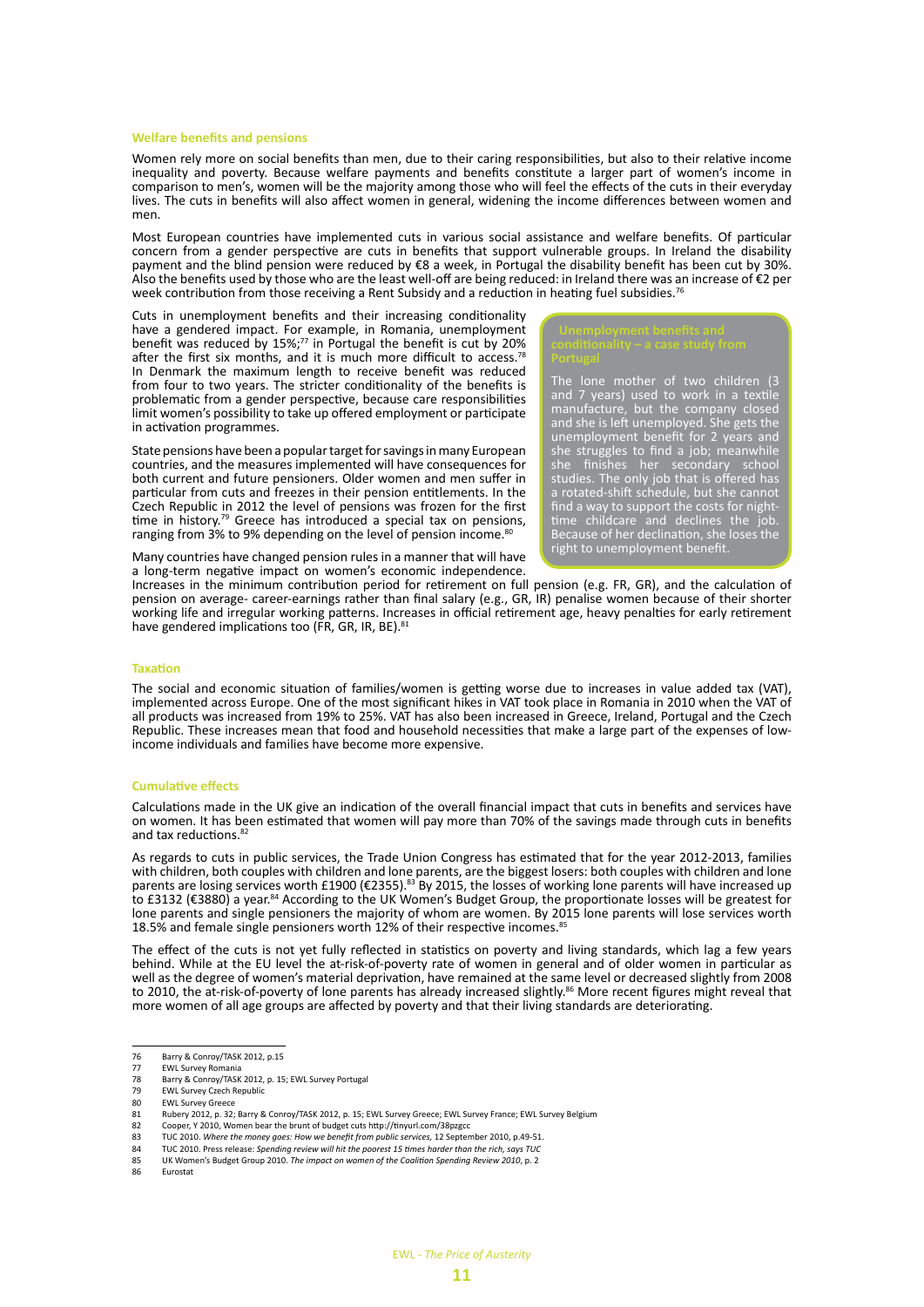### **3. Conclusion: What is at stake for women's rights and gender equality?**

- Cutbacks in care and health services may lead to the reprivatisation of care and a return to traditional gender roles, as they transfer the responsibility for care from the society to households, i.e. women. People with care responsibilities – mostly women – are forced to leave/reduce paid employment in order to take over services that are no more provided by the state, or that they can no more afford.
- Savings on measures that can enhance equal division of care between women and men, such as paid paternity leave can have a long-term negative impact on gender equality at a time when the demand for unpaid, private care is increasing.
- Savings on maternity and parental leave payments, child benefits and other care and family related benefits have permanently reduced the income of all women with care responsibilities.
- Women's economic independence is compromised and their poverty heightened, because benefits constitute an important source of women's income and because they rely on public services more than men. Lone mothers and female single pensioners face the biggest losses when benefits and services are cut.
- VAW services have been reduced in many countries, and the crisis has been used as an excuse for not increasing/ improving inadequate services.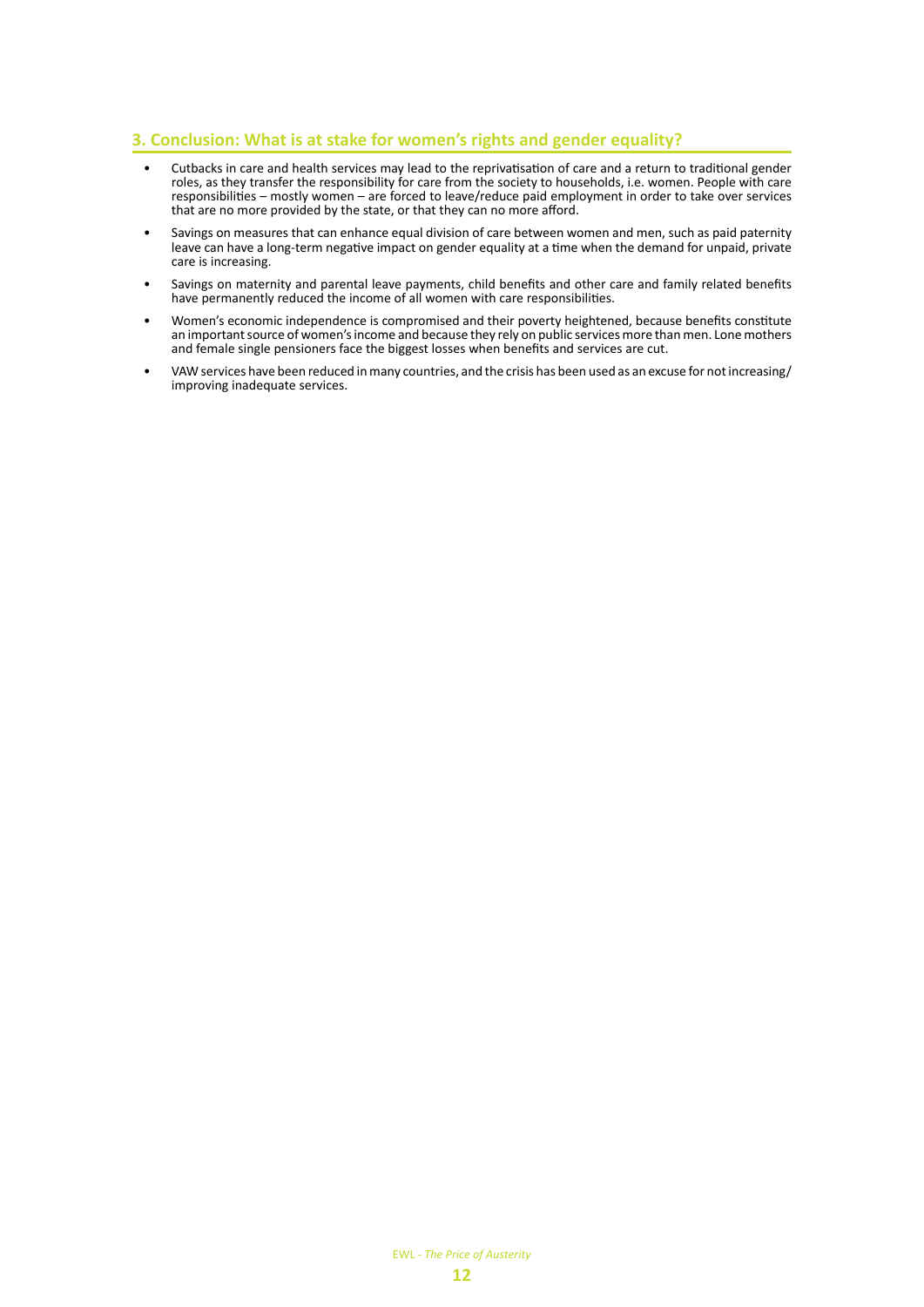### **Chapter III: Reduced funding for women's rights**

At the precise time when women's rights advocates in Europe would most need to push and make their voices heard at national finance ministries and at the EU level, funding for women's rights is being reduced in an unprecedented manner. Public equality bodies and state departments for gender equality and women's NGOs at all levels are struggling for survival. Many have been forced to close down.

#### **1. Disintegrating gender equality institutions**

Austerity policies have had a drastic impact on national gender equality bodies and the equality ministries/ departments. In some countries equality institutions have experienced severe budget cuts, in others they have been merged with other departments or institutions, resulting not only in loss of funding but also of visibility and focus. In some countries equality institutions and bodies have even been abolished. As a consequence, the institutional safeguard for women's rights, gender equality and equality has been reduced significantly.

In Romania in 2009 the government decided for financial reasons to abolish the National Agency for Equal Opportunities, created in 2007 as part of the EU adhesion conditions.<sup>87</sup> In Spain the Ministry for Equality, established in 2008, was eliminated after only 3 years in operation and also regional gender institutions have been abolished.<sup>88</sup> In Turkey the state ministry responsible for women and family affairs was turned into the ministry of family and social affairs.<sup>89</sup>

In Ireland the entire architecture of public and statutory equality bodies has been restructured. In 2009 the budget of the Equality Authority was cut by 40% (from €5.5 m to €3.3m), and in 2012 the Authority risks disappearing completely due to a merge with the Human Rights Commission. The Women's Health Council and the Crisis Pregnancy Agency were closed down already in 2009, some of their functions taken over by other institutions.<sup>90</sup> In the Czech Republic the Government Council for Equal Opportunities for Women and Men – the advisory body of the government – was in 2012 transferred from the Office of the Government to the Ministry of Labour and Social Affairs. After the restructuring the number of staff in the Council Secretariat – the national equality body – was reduced and consists now of two employees.<sup>91</sup>

In some countries, drastic budget cuts have hampered the ability of the equality institutions to conduct their work. In May 2012, the UK government announced that the Equality and Human Rights Commission would have its budget halved to £26m and its staff reduced from 455 in 2010 to 180 by 2015.<sup>92</sup> In Greece more than 30% of the budget of the General Secretariat on Equality, the only public mechanism on equality, was cut.93 In Portugal the funding for institutional mechanisms was reduced as part of an across-the-board cut for the funding of public institutions.<sup>94</sup> In Belgium the budget of the Institute for Gender Equality has also been cut.<sup>95</sup>

Where no cuts have been implemented, austerity has been used as an excuse for not increasing funding. For example, in Estonia the Equal Treatment Commissioner and gender equality department in the responsible ministry are understaffed and underfunded. Although the Equal Treatment Commissioner's responsibilities have expanded in the past years, the office still has only two employees: the Commissioner and one assistant.<sup>96</sup>

Public resources to support gender equality projects have been decreased too. In Ireland in 2010 the €9 million budget for gender equality activities was used for non-gender actions such as payments to the police force. Of the reduced €5 million budget for 2009, almost €4 million was diverted to non-gender related areas.97 In the Czech Republic the state has given some grants related to gender issues in the past, but no financial support for gender equality projects is foreseen for 2013.<sup>9</sup>

Cuts in funding for gender equality bodies and projects indicate that supportive policies and funding from the national governments and the EU seem to have been linked to the down turn economic cycle.

- 91 EWL Survey Czech Republic<br>92 The Guardian 15 May 2012
- 92 The Guardian 15 May 2012. *Equality and Human Rights Commission has workforce halved*
- 93 EWL Survey Greece<br>94 FWL Survey Portuga
- 94 EWL Survey Portugal<br>95 EWL Survey Belgium
- 95 EWL Survey Belgium 96 EWL Survey Estonia
- 97 National Women's Council of Ireland, 2009. *The impact on women: NWCI responds to the Report of the special group on public service numbers and expenditure*
- *programmes*, p. 70
- **EWL Survey Czech Republic**

<sup>87</sup> EWL Survey Romania

<sup>88</sup> Gonzáles Gago 2011.

<sup>89</sup> EWL Survey Turkey

<sup>90</sup> Barry & Conroy/TASK 2012, p. 18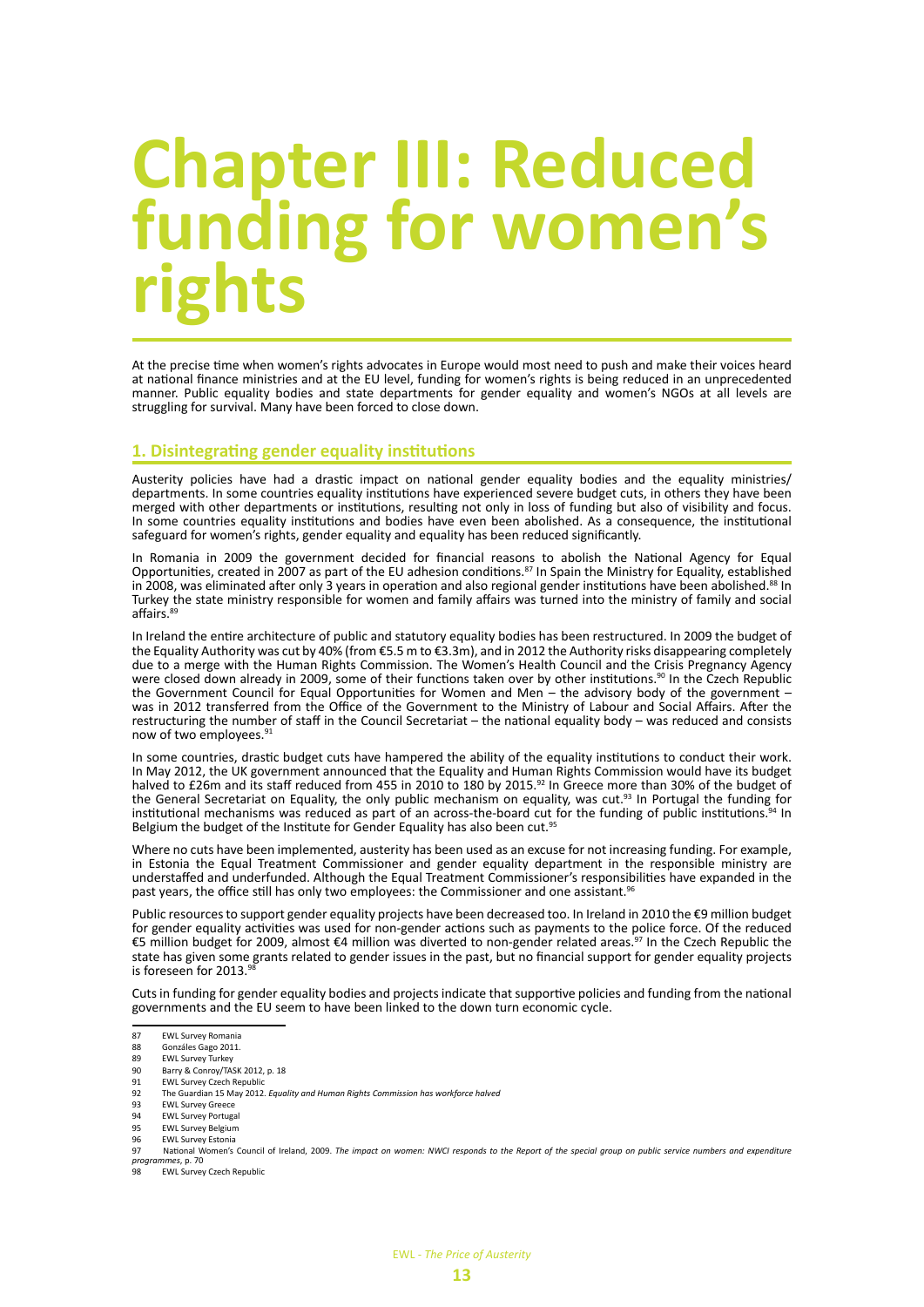### **2. Struggling women's organisations**

The campaigns and services of women's organisations – national umbrellas, local organisations, NGO-run services for victims of violence, advocacy organisations – have been affected by the lack of money and human resources. Many are struggling for their survival, some have closed down. The situation is worrying for two reasons. First, the cuts are silencing women's voices and the struggling women's organisations are less able to react to austerity policies. Second, many of the organisations affected are providing vital support services (e.g. shelters for victims of violence) and many have had to curtail their services at a time when the demand for these services is increasing considerably.

The crisis has caused problems in particular to organisations, which depend on state funding, either operating grants or equality related project grants. In the UK the government has proposed a further £10m cut of grants from the Equality and Human Rights Commission budget, which had been used to fund local equalities groups. In Belgium the reduced budget of the Institute for Gender Equality means that the Institute has cut its financial support for equality organisations.<sup>99</sup>

The consequences for NGOs are drastic. For example, in Ireland the National Women's Council of Ireland (EWL national coordination) had its budget cut by 15 per cent from 2008-2011 and 38 per cent in 2012. The Rape Crisis Network Ireland and SAFE Ireland network of Women's Refuges and Support Services had their core funding by the Health Authority removed in 2011.100 There have been cuts of up to 20% to grass roots women's groups working to provide education, training, childcare, a range of services and a voice to women who are most marginalised.<sup>101</sup>



The situation has worsened also in countries where NGOs do not receive government core funding, but rely on public and private project grants. EWL members in Portugal report that the sums granted for women's/equality projects by the public authorities have diminished, and the budgets of accepted projects are often reduced to 1/3 of those planned. Authorities show very little interest in the content of the projects, and reimbursements often come late and require several rounds of justification. At the same time, the controls have tightened, and the projects of some small NGOs have been suspended.102 EWL members in Belgium estimate that in the future it will be more difficult to raise funding for studies, events, and activities.<sup>103</sup> In Central and Eastern Europe where women's

organisations have relied on foreign foundations, the danger is that the foundations will withdraw their support.<sup>104</sup>

The crisis has also reduced the availability of volunteers, on which many women's organisations rely. For example, in Portugal women's organisations have always been working based on volunteer work, but due to the crisis it is hard to motivate people. Many have to work more to maintain their standards of living and have less time to spend volunteering.<sup>105</sup>

#### **3. Conclusion: What is at stake for women's rights and gender equality**

- Public gender equality institutions are being destroyed on the pretext of austerity. The erosion of the public gender equality machinery is an infringement of EU and international level commitments to women's rights and gender equality.
- Cuts in funding for women's organisations undermine women's civic and political participation and make women's voices even less heard in society.
- NGOs providing vital services to women have been forced to reduce their services, although the crisis has increased their demand.
- Cuts in government funding for gender equality bodies and projects and women's organisations indicate that supportive policies and funding from the national governments and the EU seem to have been linked to the downturn economic cycle.

<sup>99</sup> EWL Survey Belgium<br>100 Barry & Conroy/TASK

<sup>100</sup> Barry & Conroy/TASK 2012, p. 18-19<br>101 National Women's Council of Ireland 101 National Women's Council of Ireland 2012, p. 38<br>102 FWL Survey Portugal

<sup>102</sup> EWL Survey Portugal<br>103 EWL Survey Belgium

<sup>103</sup> EWL Survey Belgium<br>104 FWL Survey Czech Re

EWL Survey Czech Republic

<sup>105</sup> EWL Survey Portugal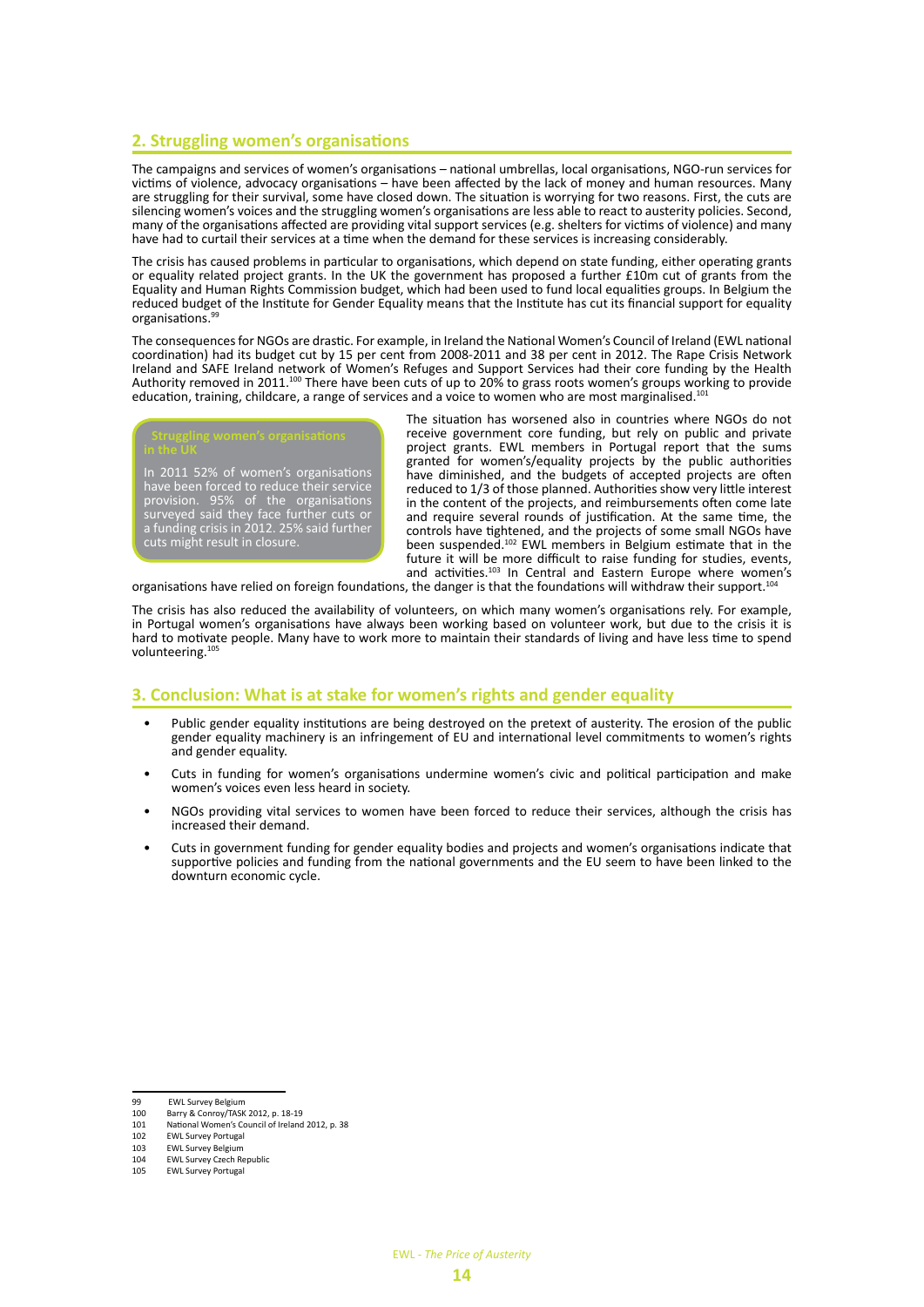### **European Women's Lobby Recommendations**

It is crucial to assess the gendered impacts of the already implemented cutbacks and, more importantly, to correct the imbalances as soon as possible. Based on the findings of the present report, the EWL addresses the following recommendations to EU Member States, the European Commission, and women's organisations across Europe.

### **To EU Member States**

#### **Short term: mitigate the most harmful effects of austerity on women's rights and gender equality**

- Ensure effective functioning of state gender equality institutions through no further cuts and/increased funding and human resources. Investing in women's rights and gender equality should not be linked to economic prosperity only: it is even more crucial in times of crisis.
- Take targeted measures to improve the living conditions of those groups who have suffered most from the cutbacks, including lone mothers and female single pensioners.
- Avoid further cutbacks which would have a long-term negative impact on women's rights and gender equality and allocate emergency funding to compensate for measures already implemented (e.g. to ensure the availability and affordability of care and health services if cuts have been made).
- Ensure there are no further cuts in public funding for women's organisations in order to enable their functioning.
- Ensure that planned job losses and wage cuts in the public sector do not target specifically the most femaledominated sectors and develop re-training programmes for those that are laid-off.
- Protect vital services (crèches, women's shelters...) from local authority cuts through requiring that local authorities' ring-fence an adequate level of funding for these services.
- Gather information: Commission an assessment of the gendered impact of the previous budgets and economic policy reforms. The assessment should consider both individual measures and their cumulative impacts, and assess their impact on women and men in general, as well as on specific groups in order to provide a holistic understanding to inform policy making, particularly budgetary decisions.
- Strengthen the women's rights and gender equality dimension in all the facets of the Multiannual Financial Framework 2014-2020.

#### **Long term: Establish a permanent system of gender budgeting**

- Subject all budgetary and taxation measures under consideration to a gender impact assessment, where by a full distributional analysis is undertaken to identify how women and men and different groups are likely to be affected. The assessment must include consideration of how the unequal effects identified can be mitigated and eliminated.
- Correct proposed budgets in light of gender impact assessments to ensure a fair and equal outcome.
- Establish a specific permanent gender budgeting unit within the ministry of finance, which works in collaboration with the state machinery for gender equality and women's NGOs.
- Develop gender segregated data and methods of analysis, which allow to monitor the impacts of changes in taxes and benefits on individuals, not only on a household basis.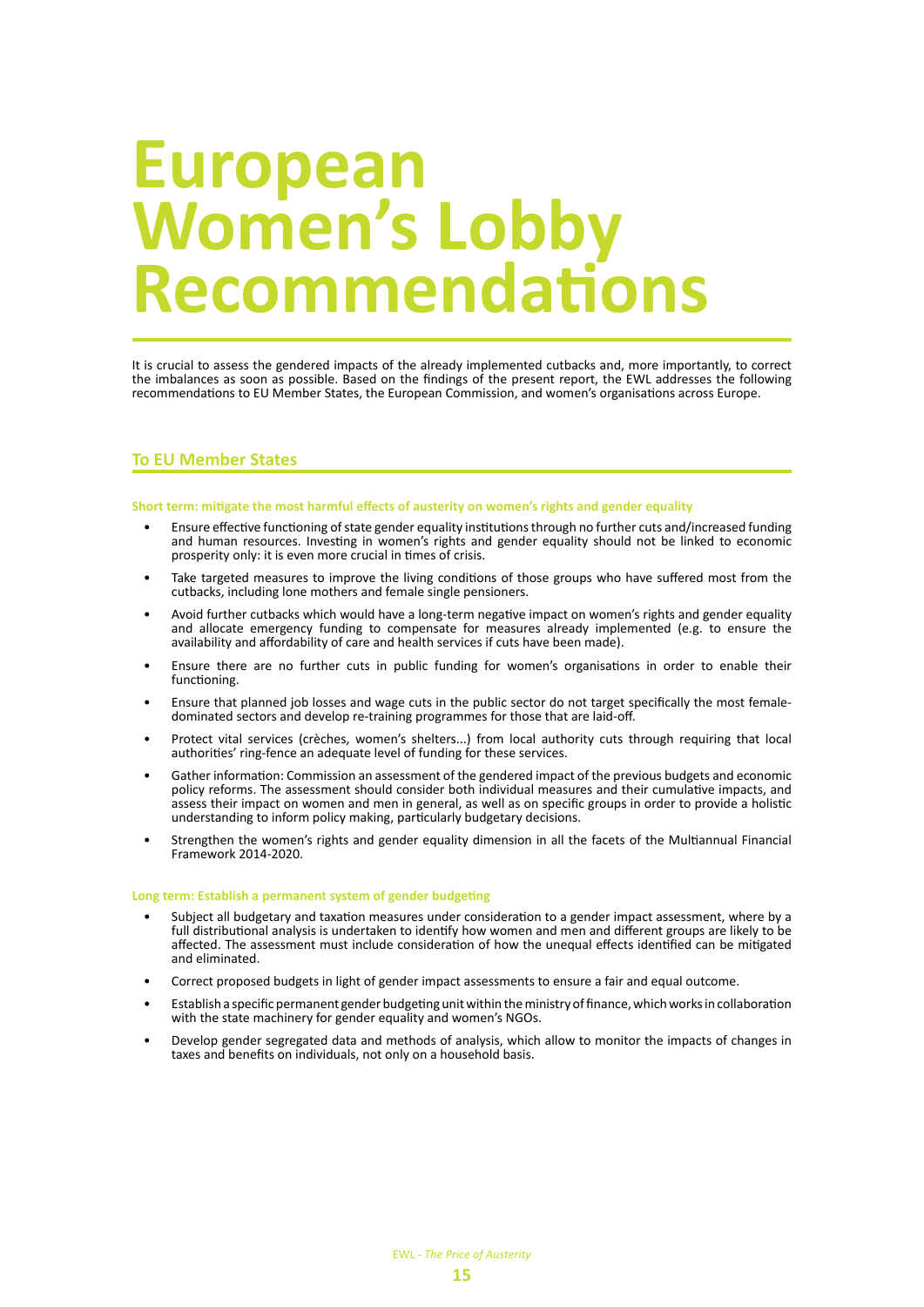### **To the European Commission**

- Take leadership in mitigating the gendered impacts of austerity policies in Europe; use the European Semester process and country specific recommendations to ensure the negative effects of austerity on women and gender equality will be mitigated and eliminated at the national level.
- Ensure there is no further degradation of funding for women's rights and gender equality, neither at the EU-level, nor at national level. Issue warnings to countries where the gender equality architecture has been degraded due to austerity.
- Draft a new long-term vision for the future and replace EU-level policies aiming to achieve short-term fiscal stability with policies that will provide equality and solidarity driven prosperity in the long term and safeguard the economic positions of both women and men.
- Enhance the coordination between gender equality, employment, and economic policies at the European Commission in order to ensure the EU employment and economic policies are in line with its gender equality goals and commitments.
- Gather at the EU-level data that is crucial to assess the impact of the crisis on women that is still lacking: increases in unpaid work and changes in the gender division of unpaid work, changes in public sector jobs and wages and their gendered dimension; develop gender disaggregated data.
- Allocate project funding related to the gendered aspects of austerity and of economic governance for women's NGOs at the European, national and local levels and within research funding.
- Strengthen the women's rights and gender equality dimension in all the facets of the Multiannual Financial Framework 2014-2020.

### **To women's organisations**

- Draft a pre-budget submission to the government in order to have an impact on the forthcoming budgetary plans.
- Conduct independent gender impact assessments of draft budgets when they are published.
- Mobilise Members of Parliament to address gender imbalances of budgetary proposals prior to and when they are discussed in the Parliament.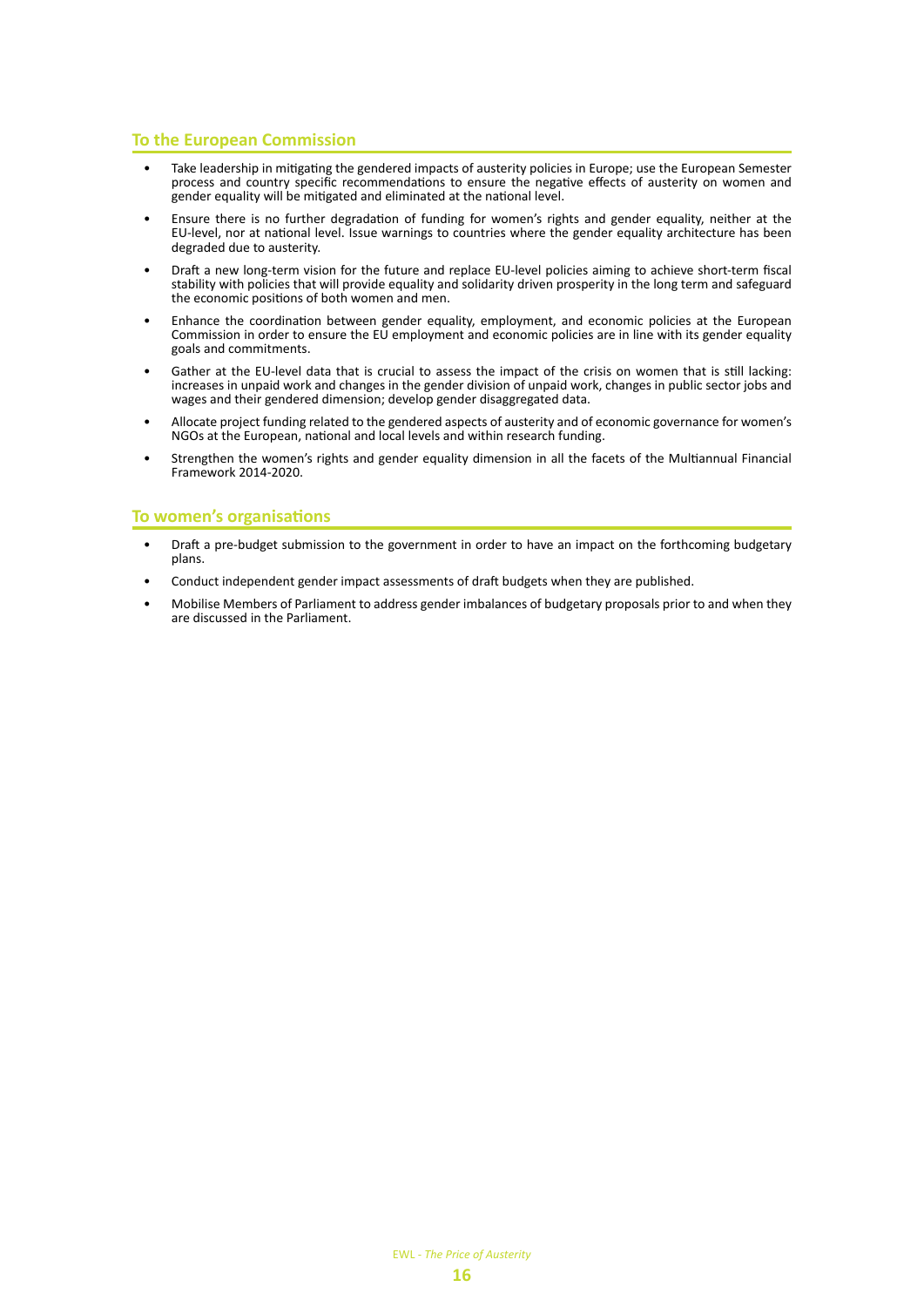# **Annex: MANIFESTO<sup>1</sup>**

We, members of the EWL recall that the on-going financial and economic crisis has a much higher and differentiated impact on women in Europe especially women living in the South of Europe: Greece, Italy, Spain, Portugal as well as Ireland.

Recovery plans and structural adjustment programmes have not integrated a gender perspective while austerity measures do not offer sustainable solutions to the crisis with disastrous effects on people's lives, especially women's lives.

In light of the above and many other considerations we call on the European Commission, the European Parliament and national governments to implement the following measures in order to rectify the impact of the crisis on women.

- Systematic gender sensitive analysis of the impact of the crisis and prior to implementation, the responses thereof.
- Gender budgeting as a standard methodology of all public budget processes.
- Create jobs especially in the public sector and invest in social infrastructure (education, health, child and dependent persons care) which would also ease the disproportionate burden on women to enable them to participate in the labour market.
- Attribute higher value to jobs in the caring sector
- Commit to work around the deconstruction of the stereotyping of women in education, work, the family and society in general.
- Guarantee the individualisation of social security and taxation rights in order to break women's dependency on their partners and/or the state.
- Cooperate with EU-level trade unions to support/enforce gender equality.
- Close the genwder pay gap by 2020.
- Implement measures to combat the on-going process of feminisation of poverty which has been exacerbated by the recession.
- Develop alternative accounting measures to ensure that women's unpaid care work is recognised in national accounts systems with the aim of ensuring that the redistribution of unpaid domestic work is equally shared with men.
- Implement all directives and policies developed on gender equality with an emphasis on outcomes.
- Adopt binding legislative measures, including at the EU level concerning the equal participation of women and men in private boards and in the political sector, promote parity in decision making in the economic and financial sector as well as private companies in order to ensure democracy and better governance, particularly financial governance.
- Set up a liaison network among EWL and civil society organisations to become involved in the G20 process and meetings in order to ensure that gender equality is duly taken into account.
- Take strong measures to combat all forms of violence against women including the financing of support services for women victims of violence and ratify the CoE Convention on the prevention and combating of violence against women and domestic violence.
- Strengthen the voices of women in Europe who call for an immediate reform of the global financial architecture to fully integrate gender equality and women's rights, and put an end to the constant search for unlimited growth and maximisation of profits.